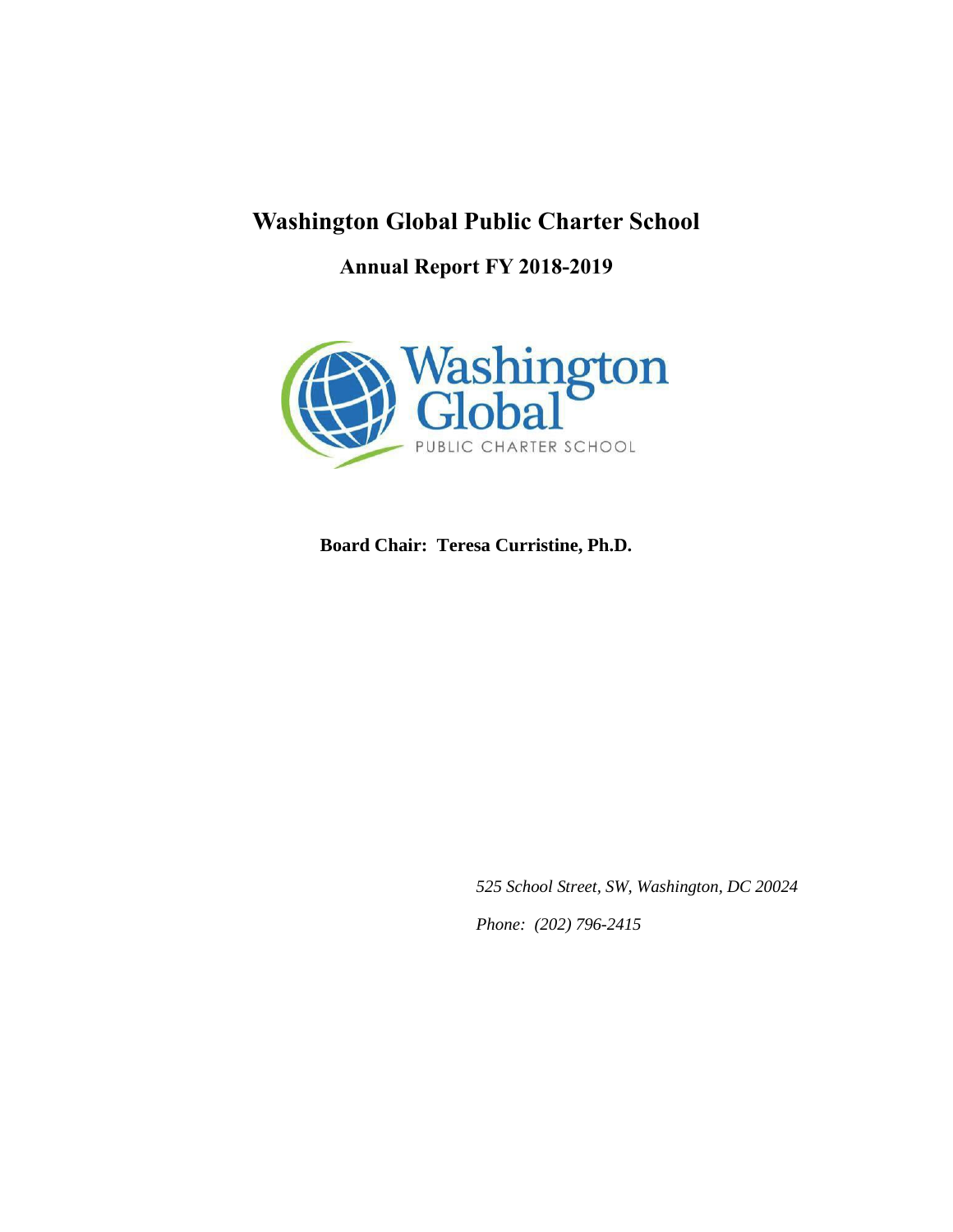### **Table of Contents**

| I.  |                |                     |  |
|-----|----------------|---------------------|--|
|     | A.             |                     |  |
|     | <b>B.</b>      |                     |  |
| II. |                |                     |  |
|     | A.             |                     |  |
|     | <b>B.</b>      |                     |  |
|     | C.             |                     |  |
|     |                |                     |  |
|     |                | $\bf Appendix 6.20$ |  |
|     | $\mathbf{A}$ . |                     |  |
|     | <b>B.</b>      |                     |  |
|     | C.             |                     |  |
|     |                |                     |  |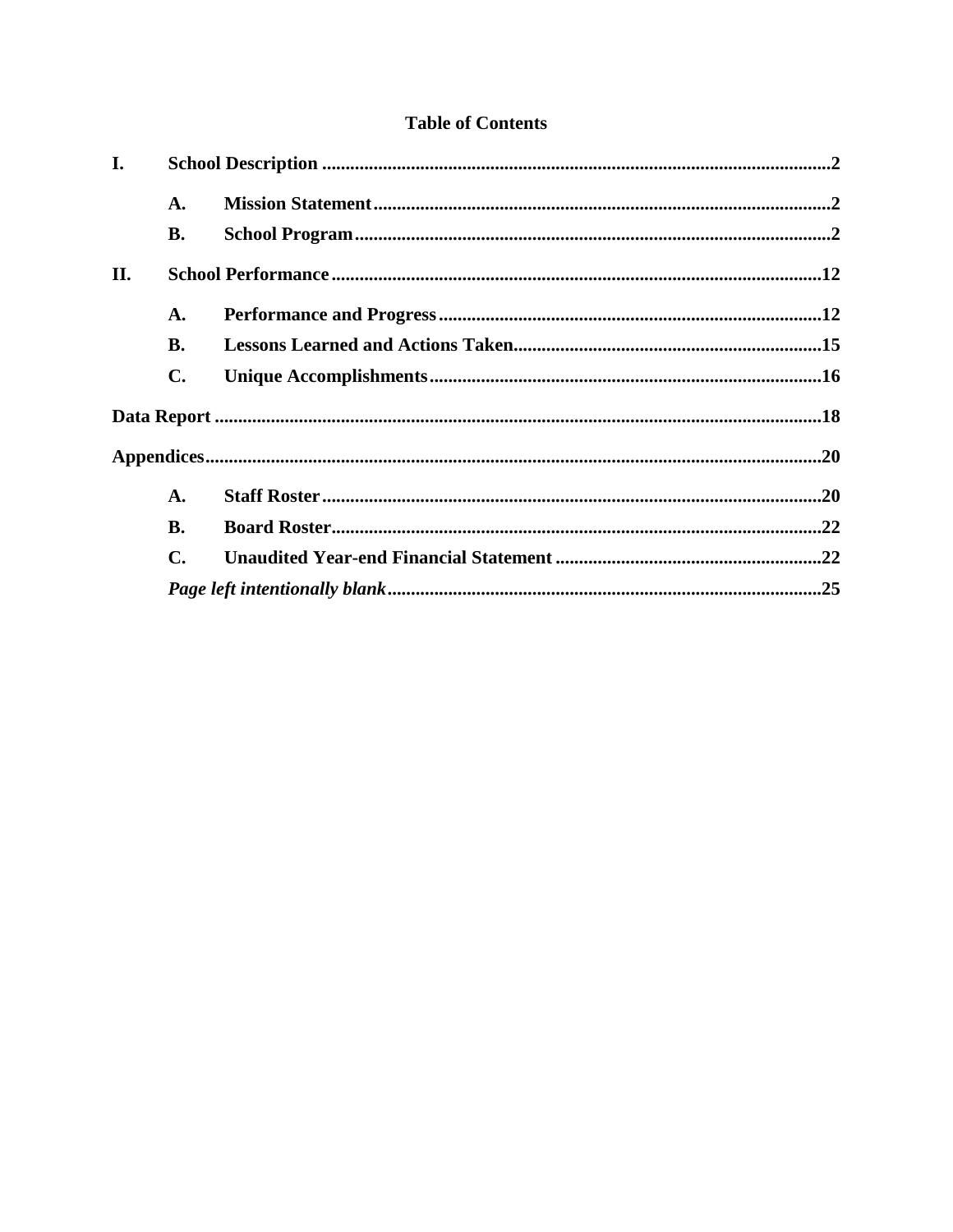# <span id="page-2-0"></span>**I. School Description**

### <span id="page-2-1"></span>**A. Mission Statement**

Washington Global Public Charter School (Washington Global) is a community school open to all middle school students in Washington, DC. It utilizes a rigorous, internationally-based academic and cultural curriculum, which integrates project-based learning, service-learning, technology, and language acquisition to develop enterprising and competitive global citizens.

### <span id="page-2-2"></span>**B. School Program**

### **Overview**

Washington Global Public Charter School was founded in 2014 and opened its doors in August 2015. The school served 216 students in grades 6-8 in the 2018-2019 school year. The school offers a unique international curriculum, which includes the International Middle Years Curriculum (IMYC) and foreign languages. The school also implements a rigorous curriculum aligned with the Common Core State Standards (CCSS) to prepare students for the PARCC examination. To ensure that students are engaged in the community around them, the school offers mandatory service-learning opportunities for students and forged a variety of community partnerships that align with the school's mission.

Since a majority of the school's students enter below grade level in reading and math, Washington Global also provides math and ELA labs, a dedicated Wednesday course for students to receive research-based intervention. This is particularly important considering the school's special education population in 2018-2019 was approximately 28% and its at-risk population was 59.3%.

### **Introduction to Curriculum Design**

Washington Global's curriculum was designed with the goal of fulfilling the school's mission and developing competitive global citizens who are ready for high school, college, and careers. Therefore, the curriculum integrates competitive international, national, and state standards. Washington Global developed its curriculum using the International Middle Years Curriculum's (IMYC) guiding international themes, the common core state standards (CCSS) for math and language arts, the DC Public standards for Physical Education (PE) and social studies, and the Next Generation Science Standards. The school also offers service-learning and technology programs. Through these curricular components, the school is meeting its mission.

### **International Middle Years Curriculum (IMYC)**

The IMYC is an international curriculum used at schools around the world that serves as Washington Global's framework curriculum. It integrates findings from neuroscience and cognitive psychology to offer an interactive, stimulating, project-based curriculum delivered through targeted thematic units. The IMYC utilizes components of project-based learning, technology skills, international and cultural awareness, and meaningful themes to provide a rigorous and culturally sensitive academic experience for Washington Global's students.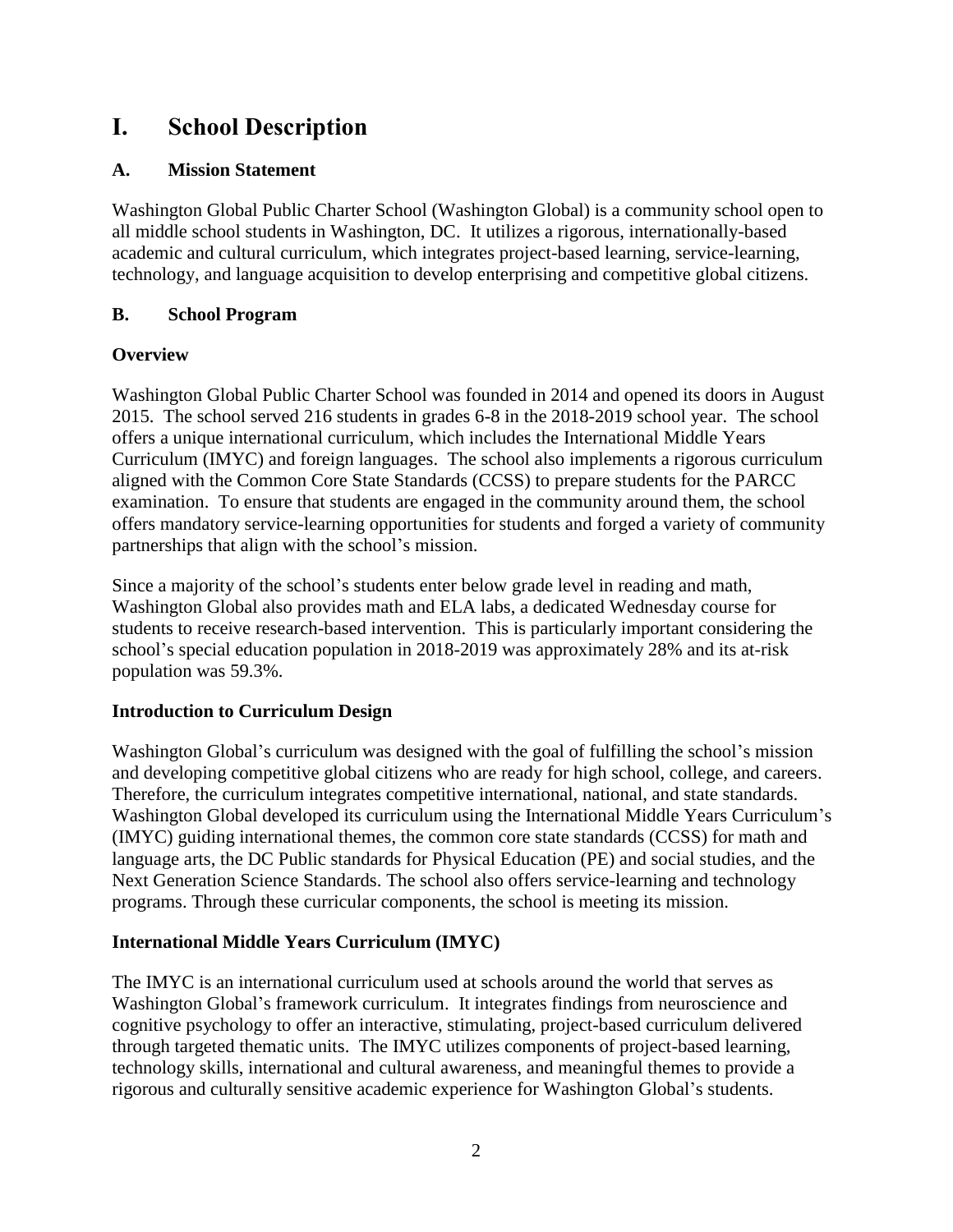In 2018-2019, the  $6<sup>th</sup>$  grade themes were adaptability, balance, collaboration, and creativity. The  $7<sup>th</sup>$  grade themes were resilience, communication, courage, and curiosity. The  $8<sup>th</sup>$  grade themes were challenge, identity, development, and responsibility. Each year, IMYC themes are taught in the school's Global Citizenship course and then are woven within other school programs.

### **English Language Arts**

For English Language Arts (ELA), Washington Global aligns its curriculum framework with the national Common Core Standards (CCSS). The common core ELA standards are rigorous standards that prepare students to be college and career ready in the following six key areas:

- Reading Literature
- Reading Informational Text
- Reading Foundational Skills
- Writing
- Speaking and Listening
- Language

The rigorous ELA standards provide a framework that supports students in building foundational literacy and critical thinking skills and learning how to make important connections between texts. By targeting key reading skills, the standards directly address the deficits that a significant percentage of students possess. Moreover, these standards provide a platform for students to hone their other communications skills, including writing, speaking and listening, and language, which are critically important for successful college and career readiness.

Washington Global utilizes *Engage NY*, a CCSS-aligned curriculum. Each quarter, students explore a distinct guiding question and a variety of texts linked to that question. These texts include novels, myths, poems, speeches and informational texts. Students analyze the different texts and perform tasks in order to learn and gain practice with the common core standards in language, writing, speaking and listening, and reading while also aiming to answer the original guiding questions of the quarter. The units include themes such as issues surrounding slavery, researching the adolescent brain, and analyzing and creating "rules to live by." Students are engaged in interesting, relevant work while also refining their reading and writing skills. In addition to quarterly Achievement Network (ANET) exams, this curriculum is particularly effective in preparing students for the PARCC exam.

In addition to instruction within their grade level English/Language Arts class, students at Washington Global received blended-learning ELA instruction at least 45 minutes per week in ELA Lab. I-Ready is a research-based intervention program that identifies students' skill gaps and then provides students with skills-based remediation through personalized lessons.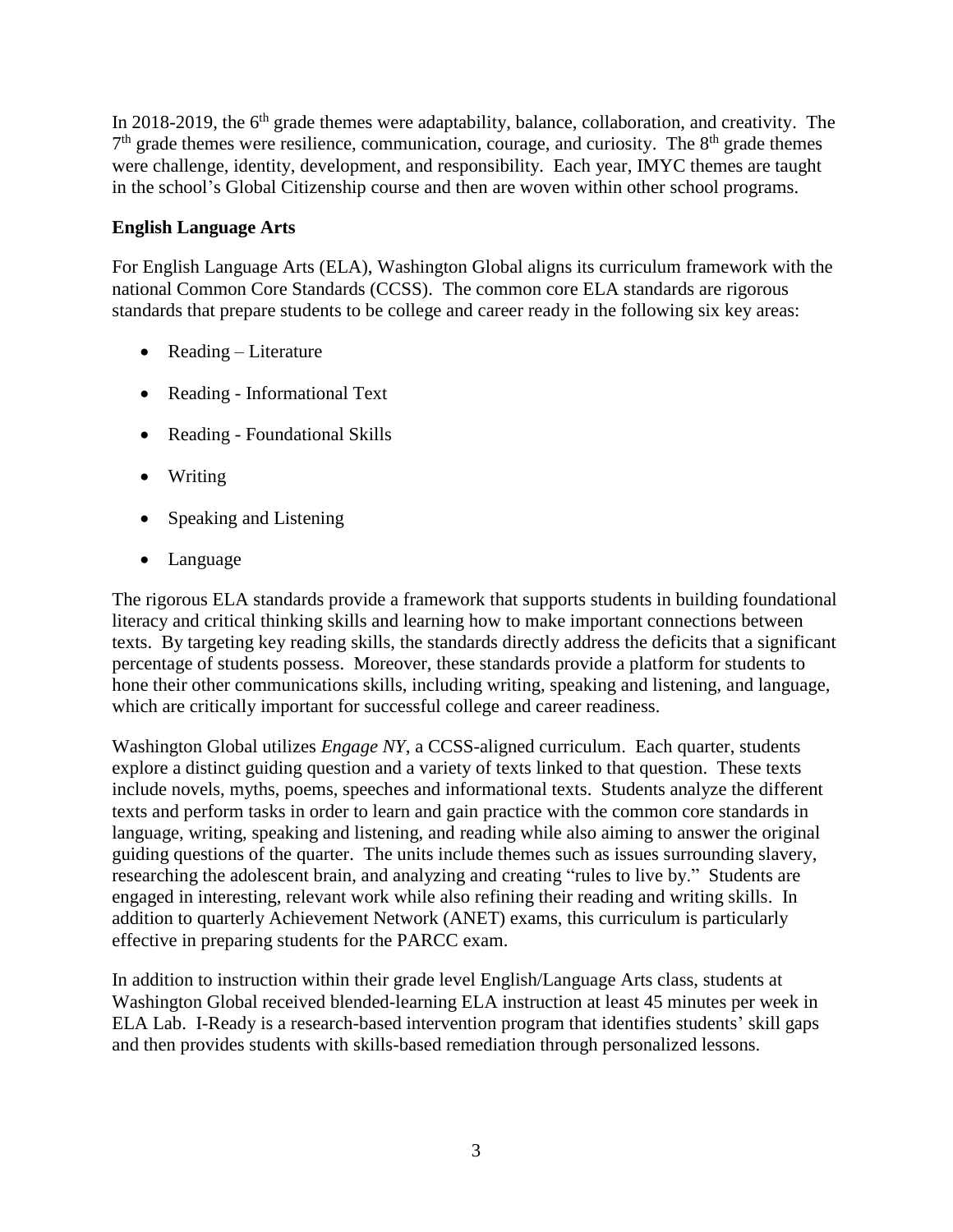### **Math**

Washington Global is committed to guiding students to mastery of the Common Core State Standards (CCSS) for both Mathematical Practice and Content. These standards prescribe levels of expertise that students must demonstrate at each grade level to be prepared for postsecondary education. Topics include: ratios and proportional relationships, the number system, functions, expressions and equations, geometry, and statistics and probability. Washington Global's mathematics curriculum was developed using these standards as well as lessons and pacing support provided by the *Engage NY* Math curriculum. Instructional Coaches and teachers work side by side to develop a detailed knowledge and understanding of the CCSS. Teachers then adapt the *Engage NY* lessons to best meet the needs of their students, working to both build and strengthen individual mathematical proficiency. The CCSS s ultimate goal of ensuring that students graduating from high school are prepared for entry level collegiate courses or the workforce is fully consistent with Washington Global's commitment to produce the besteducated and most well-rounded young men and women.

The *Engage NY* Math program organizes the common core standards for 6<sup>th</sup>-8<sup>th</sup> grade into modules through which students work to build conceptual, application and procedural knowledge and skills in a range of math topics, beginning the year with ratios and proportions and ending the year with statistics and geometry. The *Engage NY* Math program also supports teachers in promoting higher-order thinking and challenges students to apply new skills to complex problems. Between *Engage NY* and the CCSS, students are provided with many opportunities to model their thinking, construct reasonable arguments, justify their answer and persevere in problem solving. All of these skills help the students to be successful on the quarterly ANET assessments as well as on the end of the year PARCC assessment.

In addition to math instruction within their grade level math class, all students at Washington Global received blended-learning math instruction one day per week in Math Lab In Math Lab, students received math intervention through the i-Ready intervention program. I-Ready is a research-based intervention program that identifies students' skill gaps and then provides students with skills-based remediation through personalized lessons. In October 2018, Global reformatted its regular math classes to include a blended learning model. The model includes a teacher-led direct instruction station, a student-led collaboration station, and two computer-based intervention stations, which offer IXL and i-Ready where students complete personalized computer-based lessons. Teachers and co-teachers actively monitor student progress on IXL and i-Ready. The model enables students to learn new skills, collaborate, and receive intervention all in one class period.

### **Science**

Students at Washington Global participate in a wide-ranging science program that incorporates lessons in scientific thinking and inquiry, science and technology, earth science, biology, ecology, and physics. Given Washington Global's strong focus on education for global leadership, particular emphasis is given to the interconnectedness of science, technology, engineering, and math to prepare students to compete in a global economy. Washington Global also devotes significant efforts towards encouraging students to use scientific knowledge to improve their local community.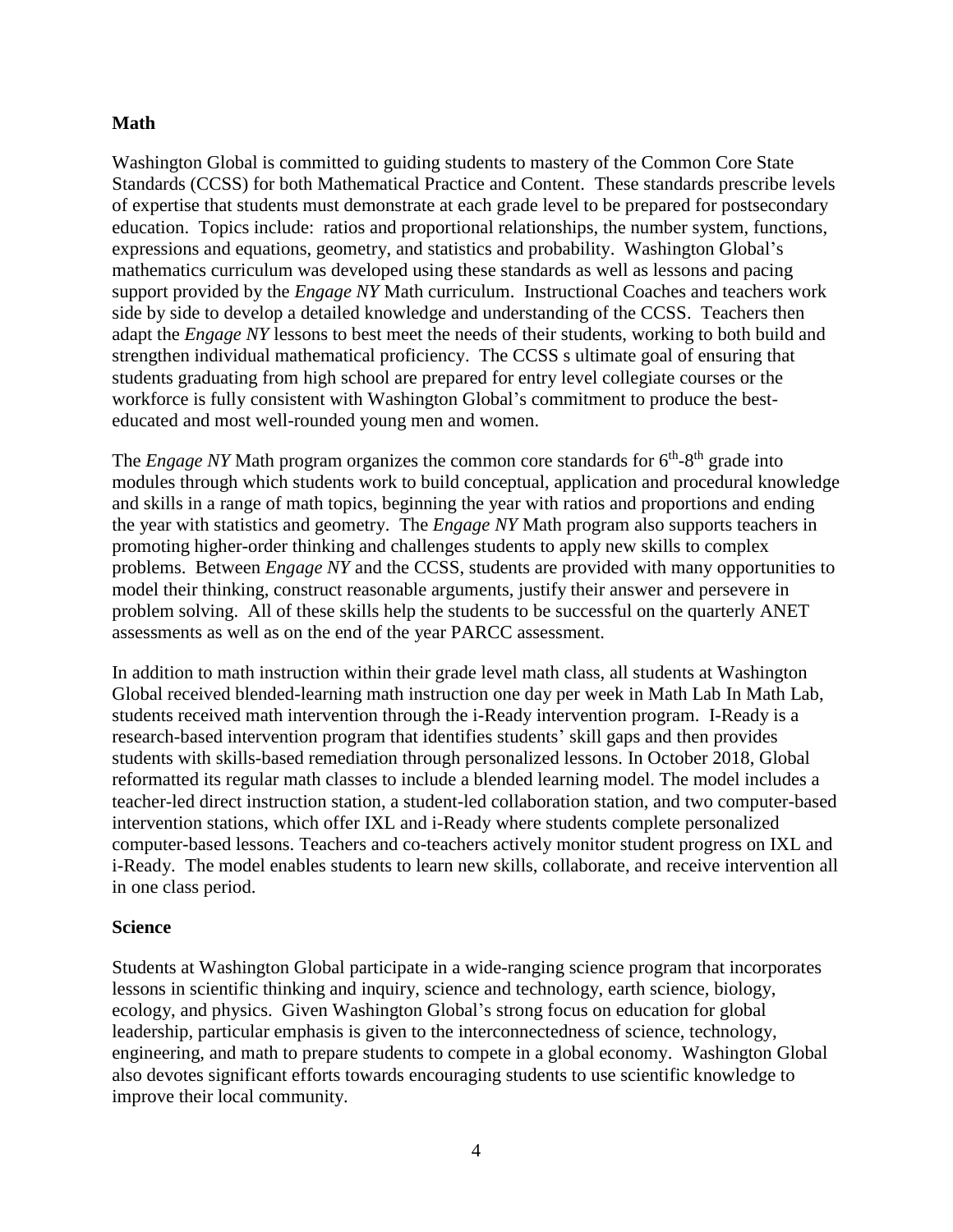Washington Global's science program is based on the Next Generation Science Standards. Since 2015, students have worked through disciplinary core ideas in physical, life, and earth science in order to prepare for the DC Science assessment that is administered at the end of the students' 8th grade year. The Next Generation Science Standards are organized by performance expectations, science and engineering practices and core ideas. This means that the students do not just learn facts about science but instead they learn how to "do" science. Some of the things they learned how to "do" were developing and using models, planning and conducting investigations and analyzing and interpreting data. The various standards are divided among grades so there are different standards and skills covered in each grade level with some overlap where necessary.

During the 2018-2019 school year, Washington Global also began to offer a STEM elective for students in grades 6-8. This program focuses on extending concepts learned in the students' core science classes and integrating in additional project-based learning experiences. The STEM program also touched on some math themes to help foster an understanding of the concepts learned in their core math class. During this elective the students were able to use the engineering process to build different structures such as bridges and shelters.

### **Social Studies**

Washington Global's social studies curriculum is a combination of the DC Social Studies Standards and the IMYC Learning Goals, which are more specific than the themes used across all subjects. The  $6<sup>th</sup>$  grade students followed the DC standards in conjunction with the IMYC learning goals for geography, the 7<sup>th</sup> grade students focused on ancient history and the 8<sup>th</sup> grade students focused on the first half of U.S. History.

The  $6<sup>th</sup>$  grade geography curriculum is an exploration of the world around us. Students are exposed to different cultures, continents and ways of living with the environment. They explore geographic issues such as global warming and fair trade and learned about IMYC themes by analyzing their local community. The  $7<sup>th</sup>$  grade curriculum starts with early humans and guides students through the development of civilization, religion and government to end with the fall of Ancient Rome. The 8<sup>th</sup> grade curriculum consists of a broad study of U.S. history, from European exploration through the turn of the  $20<sup>th</sup>$  century. In each of these courses, there is a focus on thinking about historical or cultural events from different perspectives Students are tasked with not only understanding the who, what, where, when and why, but also being able to put themselves in someone else's shoes. Teachers utilize resources and deliver lessons that align with Washington Global's curriculum from the acclaimed TCI History curriculum.

Instruction in these courses is project-based and there is a great deal of collaboration among students to grasp and grapple with new concepts. Through discussion, debate and reflective work students are asked to think outside the box and begin to gain a deeper understanding of the world we live in today.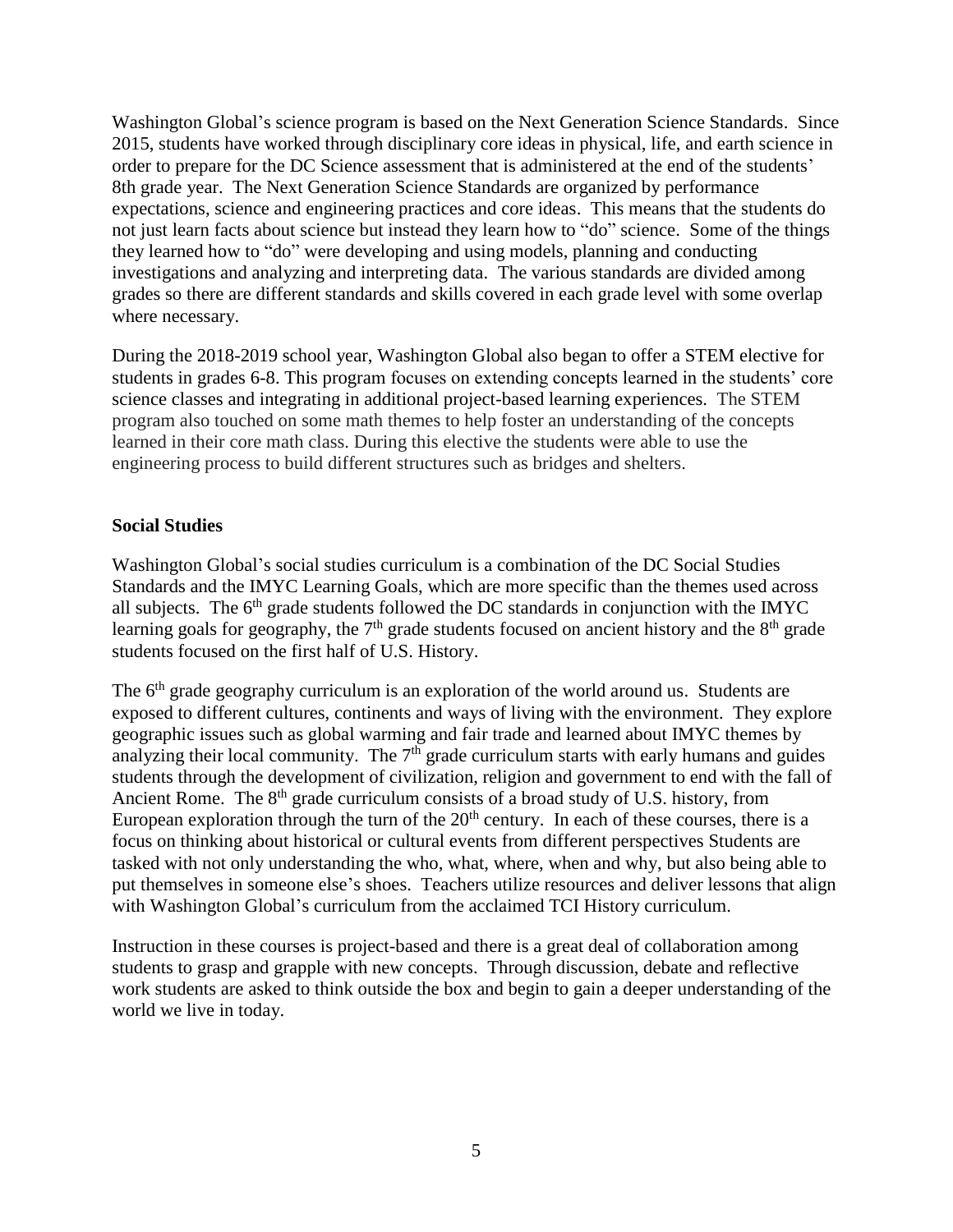### **Additional Academic Areas**

### **Global Citizenship**

During the course of their three years at Washington Global, all students participate in at least one Global Citizenship class. Students explore IMYC themes related to their grade level to learn more about themselves and the world around them. In 2018-2019, the  $6<sup>th</sup>$  grade themes were adaptability, balance, collaboration, and creativity. The  $7<sup>th</sup>$  grade themes were resilience, communication, courage, and curiosity. The  $8<sup>th</sup>$  grade themes were challenge, identity, development, and responsibility. IMYC themes followed within the school's Global Citizenship course are often woven into other programmatic aspects.

Students reflect on their position in society and their responsibilities in both the school community and the greater D.C. community. As part of that reflection process, students focus on their identity. Last school year, 8th graders were required to write an essay about who they believe they are and why. After they completed their essay, students created a collage to explain the "who, why, and how" they got to where they are now. Students then reflected on their future aspirations and set goals.

Students also participated in hands-on projects related to IMYC themes. Another example includes one project during the  $7<sup>th</sup>$  grade Communication unit that required students to work cooperatively with students who they did not normally work with to build a Bristle Box. This project required teamwork, problem solving, and cooperation, which honed the students' communication skills.

### **Physical Education and Health**

Washington Global's Physical Education program has been structured around the IMYC and the D.C. Health and Physical Education standards. Each quarter students are challenged to learn new skills, analyze their own physical health and well-being and make daily changes to become more healthy individuals. Through physical education students also learn how to work together to achieve a common goal and understand the importance of rules and team leadership. For Health, students have worked through the *Too Good for Drugs* program, a research-based character-building program. This program encourages students to learn how to set goals, manage their emotions, deal with conflict and peer pressure and ultimately how to deal with issues surrounding drugs and alcohol. In 2016-2017, Washington Global also added the SPARK PE Curriculum to its PE program. The curriculum provides research-based activities to engage students and promote a healthy school setting.

### **Information and Communications Technology (ICT)**

The IMYC's ICT program prepares students for 21st Century learning at a critical point in their development. Students must possess the requisite skills and knowledge in the field of technology and media in order to be globally competitive in the future. Washington Global is a technology-focused school. Washington Global integrates technology projects into the core content courses, particularly in Global Citizenship and Digital Literacy. Within their courses,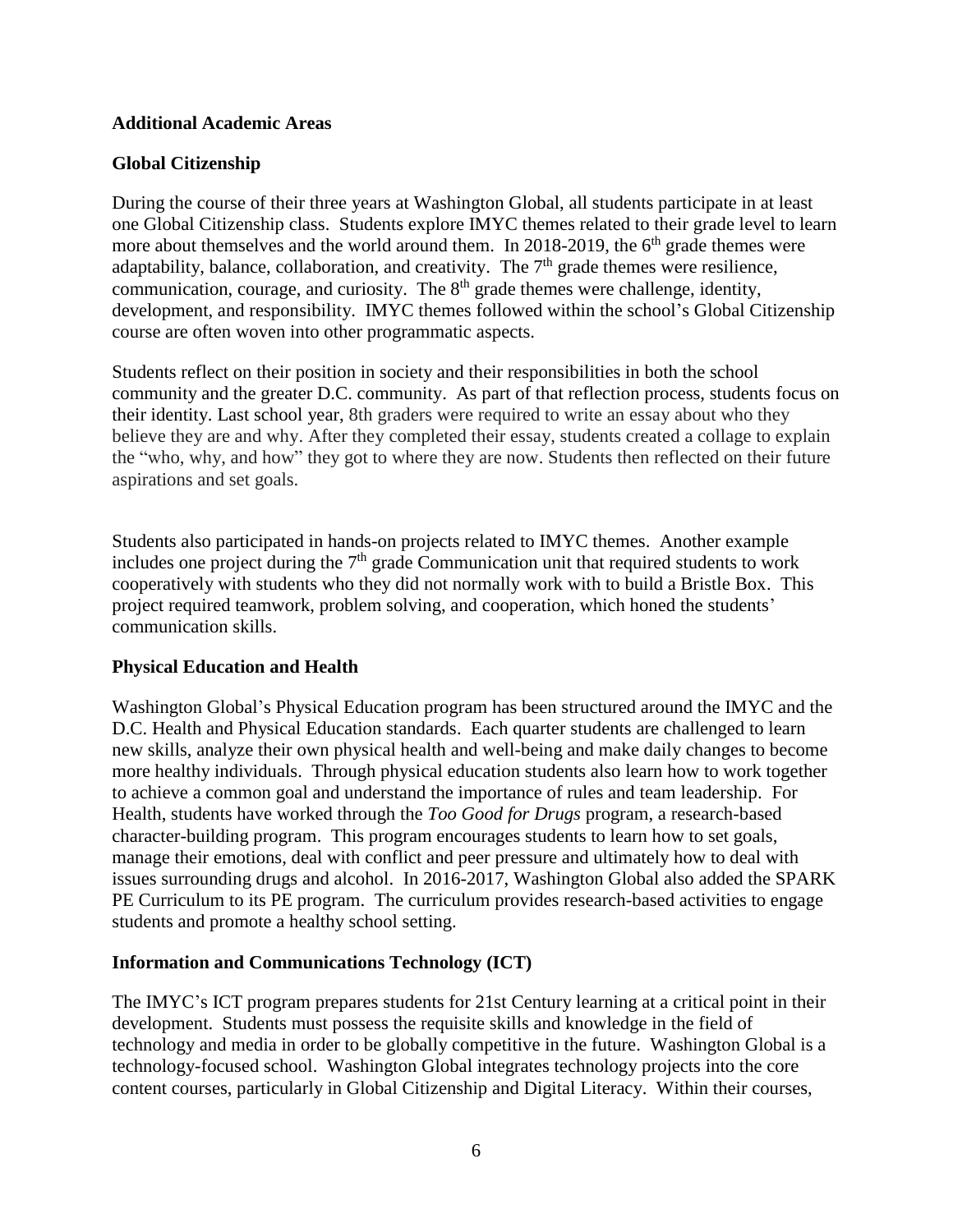students completed multiple projects requiring use of technology to show mastery of certain technology skills.

### **Foreign Language Courses**

At Washington Global, during the 2018-2019 school year, all students took Spanish to ensure that students work towards proficiency in a foreign language. In the 2017-2018 school year, Washington Global offered a more rigorous Spanish program to better prepare its students for language proficiency. Differentiated Spanish classes were offered, beginning with based classes (Spanish 1A and 1B) and then a higher-level Spanish I course. Washington Global uses the Cervantes Institute internationally recognized SantillanaUSA curriculum that aligns with standards from the Common European Framework of Reference for Languages (CEFR). This structure allows for a more rigorous focus on one subject and allows for deeper study of Spanishspeaking cultures while preparing students for more challenging high school language courses. Within the course, students also learn about the culture of Spanish speaking countries and engage in field trips.

In addition, through a partnership with the South Korean Embassy, Washington Global began to offer a Korean elective course one day a week for 8<sup>th</sup> grade students. Through this opportunity, 8<sup>th</sup> grade students learned Korean language, culture, and history. For example, each year, the students celebrate Korean Thanksgiving and are exposed to other Korean traditions. This affords a group of interested students the opportunity to take two foreign language to expand their foreign language skills and cultural awareness.

### **Intervention Programs**

Washington Global provides i-Ready. a proven intervention in literacy and mathematics for all students. Students who are working substantially below grade level and students with special needs receive additional intervention. Students who require one, or more, of the below interventions received specialized instruction in morning learning labs while students who were above grade level completed advanced projects.

**SpellRead.** To further meet the needs of its struggling readers, including students with special needs and ELL students, Washington Global utilizes the *SpellRead* reading intervention program. *SpellRead* is a research-based literacy program that integrates the auditory and visual aspects of the reading process and promotes specific skill mastery through targeted instruction for students in grades 2-12. *SpellRead's* student-centered approach uses an intensive intervention model that focuses on linguistic foundations, active reading, and writing delivered in a small-group setting; therefore, it is appropriate for students with the most severe reading issues. *SpellRead* reliably improves word-reading skills, fluency, and comprehension across diverse populations, including special education students, ELLs, and students reading more than two years below grade level.

*i-Ready*. I-Ready served as Washington Global's primary intervention program for the 2018- 2019 school year. I-Ready was funded through OSSE's SOAR grant and implemented at the start of the 2017-2018 school year to better support the needs of students in both ELA and math instruction. I-Ready is a math and ELA intervention program that combines blended learning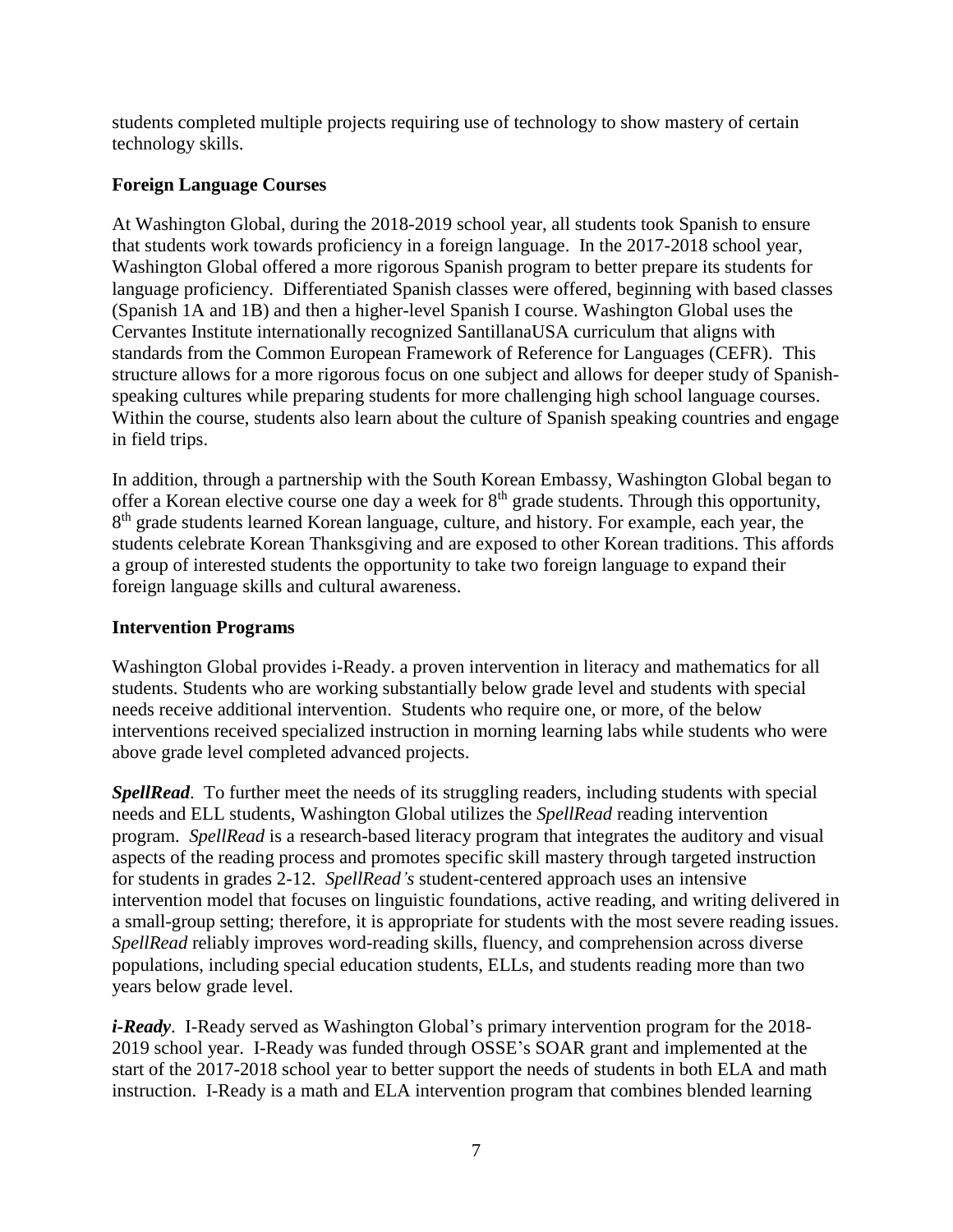and direct instruction to create a personalized learning path for students in the PARCC tested areas of math and ELA. This program is effective in that it offers a baseline diagnostic tool that assesses each students' level. Washington Global teachers used this data to create a personalized i-Ready intervention plan for each student. This plan consisted of both system-generated, computer delivered lessons aligned to the Common Core State Standards (CCSS), and teacherled lessons to deliver targeted ELA and math instruction to students. The i-Ready program also includes ongoing growth assessments following each lesson so that educators can frequently assess students' performance against PARCC simulated questions. Washington Global administered a diagnostic assessment and a post-assessment to assess student performance and growth.

*IXL.* Beginning in October 2018, Washington Global added IXL Math to its interventions. IXL is a computer-based, standards-based, math intervention program. The program offers students skills-based math help, providing students with personalized learning. In order to ascertain each student's skill level, the program offers students a diagnostic assessment. The program then provides students with personalized lessons based on their grade level, and explanations for problems that the students did not correctly answer. Research shows that IXL is effective in increasing students' math performance. Studies in low-income schools in Virginia and Texas reveal that students who used IXL regularly performed approximately 5% better on statewide standardized assessments.

*Lexia.* Lexia PowerUp Literacy, a computer-based, research-based reading intervention is a program that specifically targeted enriching literacy skills for students that were reading significantly below grade level. This program targets students at the middle school level and offers engaging and relevant instruction with continuous progress monitoring. The implementation of a reading intervention such as Lexia PowerUp was critical in ameliorating the reading skill deficits of these students as evidenced by the students' growth in reading benchmark assessments and 20% reduction of students who are two or more grade levels below in reading. This program was used in the school's reading intervention classes during the 2018- 2019 school year.

### **Instructional Approach**

Washington Global integrates a variety of highly-effective instructional methods into its classrooms to ensure that its students are receiving high-quality instruction that meets their academic needs.

*Project-based Learning*: Project-based Learning (PBL) is a core tenant of Washington Global's instructional approach. PBL allows students to participate in an extended process of inquiry in response to a complex problem, challenge, or question. Throughout Washington Global's courses, teachers serve as "coaches" or "guides" as students work collaboratively on a variety of standards-based projects. The IMYC and Washington Global's service-learning program supported the use of PBL in the classrooms because they required students to complete projects throughout the course of the year. Within PBL, students are provided with opportunities for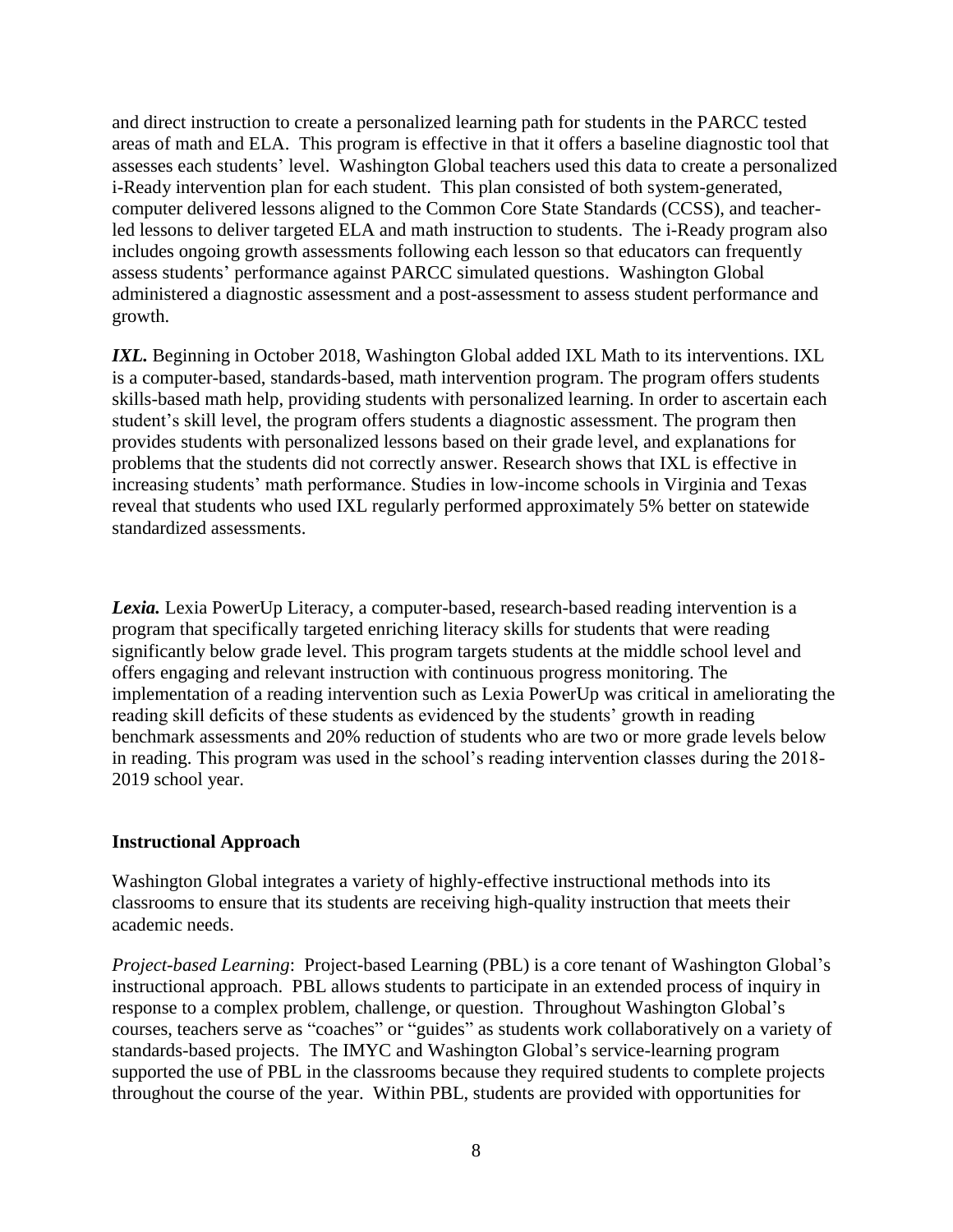cooperative learning and inquiry-based learning. PBL is an important instructional method because it fosters critical thinking, problem solving, collaboration, communication, and presenting to a public audience to increase authenticity and motivation.

*Data-driven Instruction*: A core tenant of Washington Global's instructional approach is utilizing data to drive instruction. Washington Global administered i-Ready as a baseline assessment to a majority of its students, contracted with Achievement Network (ANET) for quarterly PARCC simulation exams, and administered frequent Curriculum-Based Measures (CBMs) to gather data to drive instruction. This data was particularly important in preparing students to take the PARCC examination.

*Individualized Intervention*: As discussed in Washington Global's curriculum summary, the school employs a variety of research-based academic intervention programs to ensure that students are receiving intensive academic intervention. These programs include *Spellread* for reading, and i-Ready for both ELA and math. Students were pre-tested and placed into learning lab groups according to their individualized needs for intervention.

*Blended Learning*: Washington Global incorporates some blended learning into its academic program. Most notably, Washington Global shifted to a blended-learning math model during the 2018-2019 school year. The model includes a teacher-led direct instruction station, a student-led collaboration station, and two computer-based intervention stations, which offer IXL and i-Ready where students complete personalized computer-based lessons. Teachers and co-teachers actively monitor student progress on IXL and i-Ready. The model enables students to learn new skills, collaborate, and receive intervention all in one class period.

Additionally, as discussed above, Washington Global provides suppletory computer-based intervention programs to students working below grade level. Blended learning has benefitted all students, but has most notably benefitted students with disabilities and ELLs by providing students with the opportunity to engage in curriculum at their level.

*Service-Learning*: The incorporation of service learning into Washington Global's curriculum supports a key element of the school's mission. Service-learning is positive, meaningful, cooperative, and supports emotional, social, and cognitive development. During the 2018-2019 school year, Washington Global developed a standalone service-learning class for all students. To ensure that service learning projects at Washington Global are academically-driven, the school bases its program on the *National Youth Leadership Council* K-12 Service Learning Standards for Quality Practice. Service-learning provides students with an opportunity to engage in a project within the community, solve complex problems, and engage in critical thinking within the real world. Service-learning projects also give back to the community and align to Washington Global's mission of serving as a community school. Therefore, these projects offer a deeper meaning for students because they are connected to the real world.

### **Parent Involvement**

Washington Global believes that parent and family involvement is vital to the growth of its students and vision of the school. Therefore, Washington Global incorporates a community school component into its mission to ensure that parents and families, and other members of the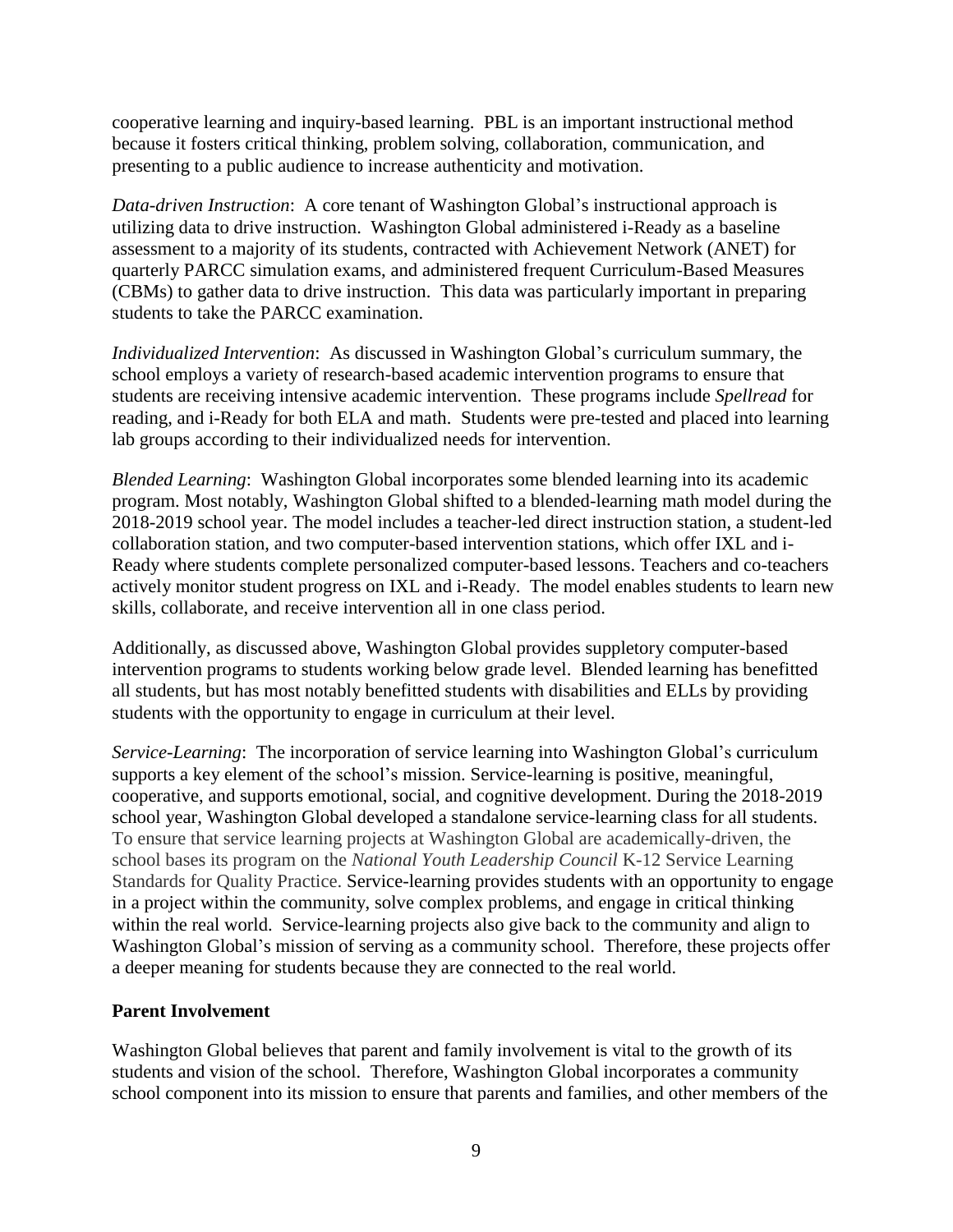community are heavily involved in the school. Washington Global has a parent/family-led Family Teacher Association named the Washington Global Parent Organization (WGPO). Washington Global encouraged its parent and family community to join and take part in the WGPO during the 2018-2019 school year.

Additionally, Washington Global instituted a variety of events and programs for parents and families during the course of the school year and various times of the day that actively engaged parents and families. For the 2018-2019 school year, these activities and events included:

| <b>Activity/Event</b>                              | <b>Frequency</b>                                                                                                                                                                                                                                                                                                                                                   |
|----------------------------------------------------|--------------------------------------------------------------------------------------------------------------------------------------------------------------------------------------------------------------------------------------------------------------------------------------------------------------------------------------------------------------------|
| Free online GED preparation program for<br>parents | An ongoing self-paced programs where<br>parents checked out laptops in blocks M-F<br>from 9am-5pm at the school and used school<br>purchased GED prep programs.                                                                                                                                                                                                    |
| Parent/Teacher Conferences                         | Washington Global offered parent-teacher<br>conferences on November 6th, March 8th,<br>and May 28th. To accommodate parents'<br>schedules, Washington Global allowed<br>parents to choose a time that worked for<br>them to conference with teachers.                                                                                                              |
| <b>Parent Breakfast Series</b>                     | To accommodate parents who work or have<br>other obligations in the evenings,<br>Washington Global created an ongoing<br>Parent Breakfast session during the fall,<br>winter and spring. Administrators were<br>present to share information with parents<br>and answer questions. The dates were<br>November 1st, November 29th, February<br>27th and March 28th. |
| Back to School Night                               | Washington Global held a Back to School<br>Night on September 13th for 8th grade<br>parents and students. And September 26th<br>for 6th and 7th grade parents and students                                                                                                                                                                                         |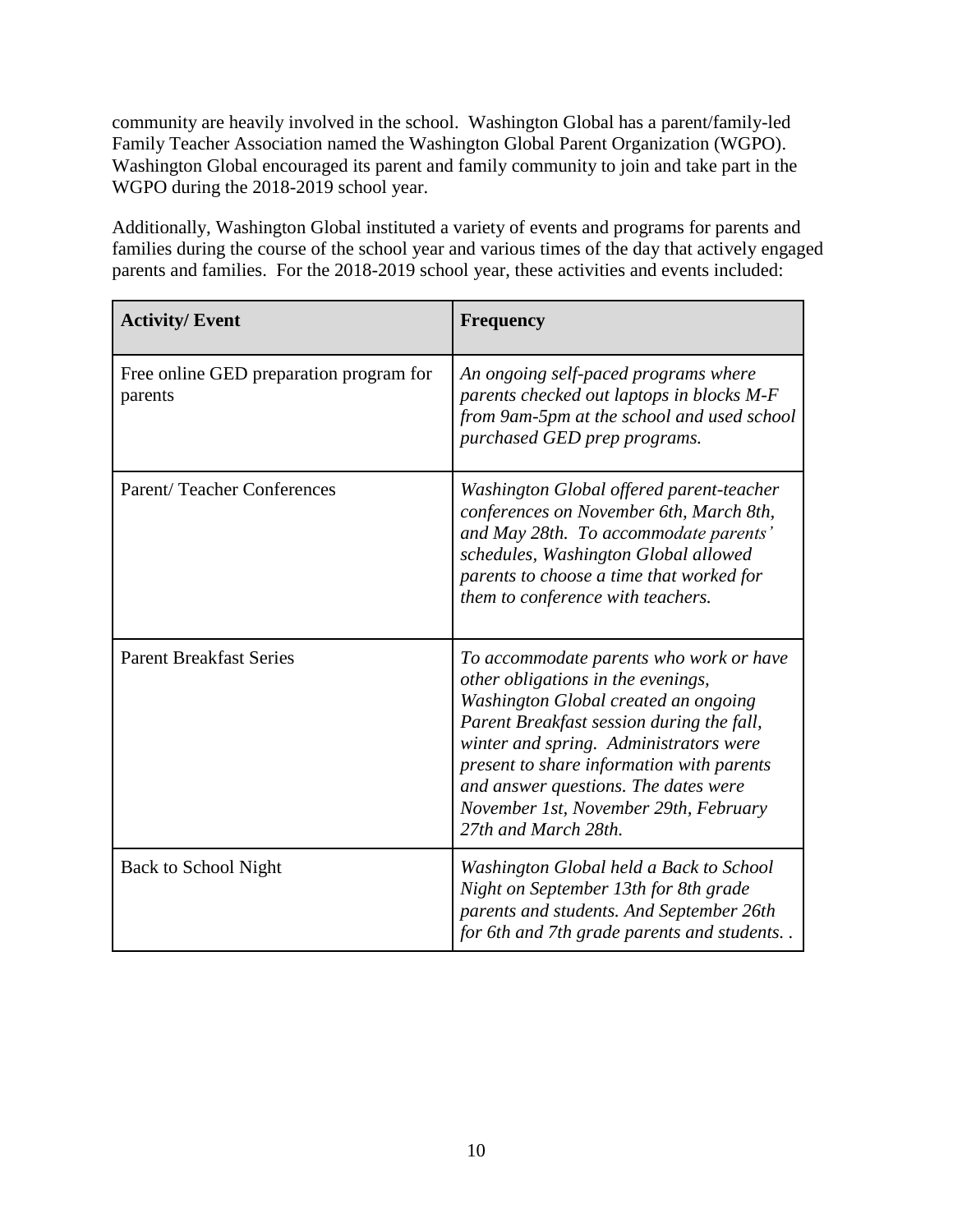| Family Celebration Dinner - Part of<br>Global's Healthy Eating Initiative | Washington Global hosted a spring<br>celebration for parents and families in the<br>evening on April 3rd At the celebration,<br>families participated in dance classes,<br>played games, enjoyed healthy snacks and<br>refreshments, and celebrated student<br>accomplishments. |
|---------------------------------------------------------------------------|---------------------------------------------------------------------------------------------------------------------------------------------------------------------------------------------------------------------------------------------------------------------------------|
| High School Fair                                                          | Washington Global held a high school fair<br>on January 18, 2019. Representatives from<br>over one dozen high schools (charter,<br>private and public) shared information<br>about their academic programs with Global<br>students.                                             |
| Science Fair                                                              | On March 8, 2019 Washington Global<br>hosted a student-led science fair. Parents<br>were invited to participate and view<br>students' projects.                                                                                                                                 |
| <b>Black History Month Project Gallery</b>                                | On February 27, 2019 from 5:00 pm - 6:30<br>pm, Washington Global hosted a family<br>night in honor of Black History Month,<br>where families enjoyed refreshments and<br>viewed student projects.                                                                              |
| End of the Year Service-Learning<br>Showcase                              | Washington Global students hosted a<br>showcase on June 6, 2019 where students<br>presented their yearly service-learning<br>projects for the Washington Global<br>community, including parents and families.                                                                   |
| <b>Student Graduation</b>                                                 | Washington Global held its graduation at<br>THEARC on June 11, 2019. Washington<br>Global families, faculty and guests<br>celebrated the school's first graduating<br>class of eighth graders.                                                                                  |

In addition to hosting multiple parent events, Washington Global sent home a weekly newsletter to parents via email and hard copy to ensure that parents were aware of the school's happenings. Parents are also invited to sit in on their child's class and meet with administrators and teachers at their convenience.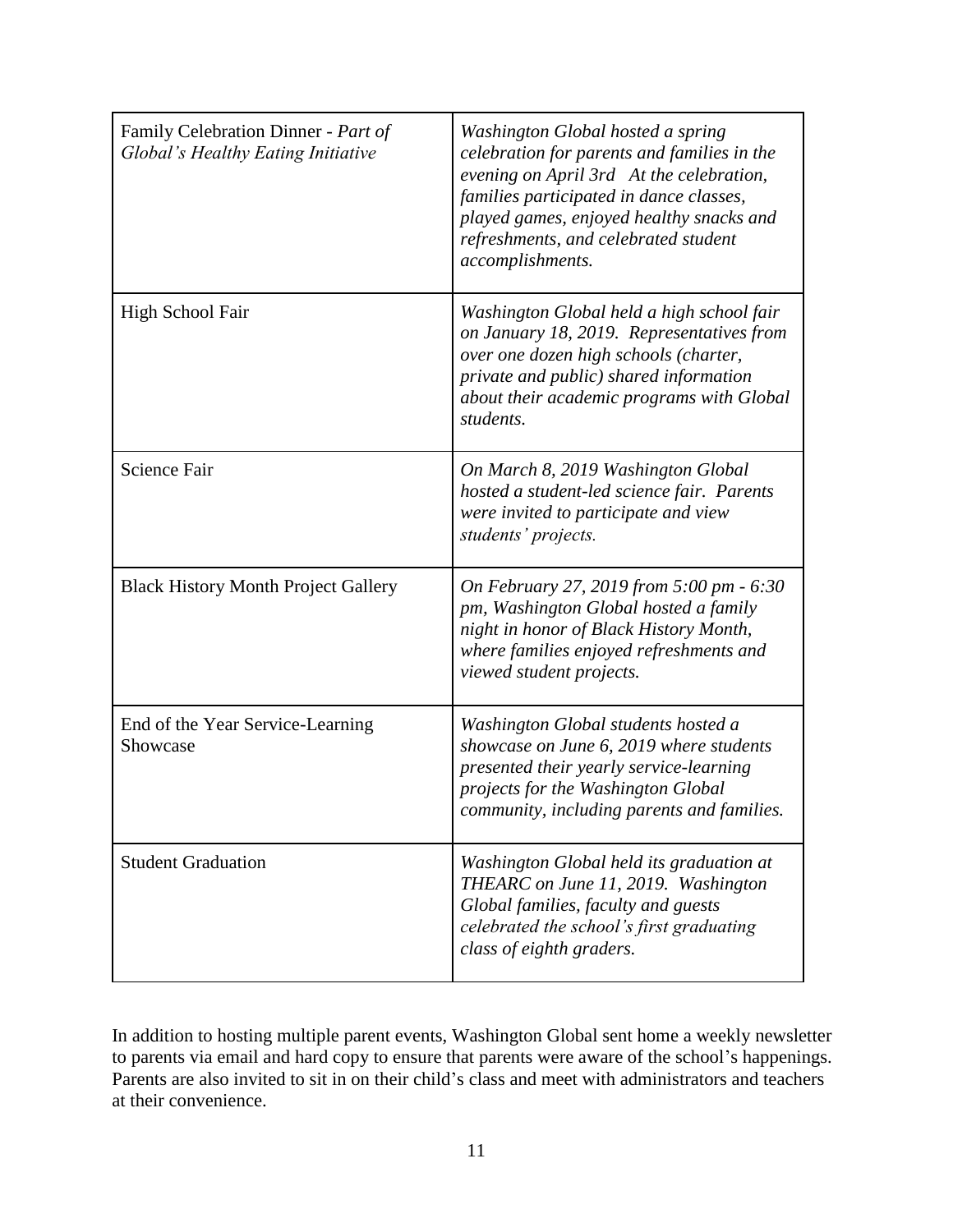# <span id="page-12-0"></span>**II. School Performance**

### <span id="page-12-1"></span>**A. Performance and Progress**

During the 2018-2019 school year, Washington Global aligned its program with the school's mission by instituting a variety of academic and extension programs that support the school's mission.

Washington Global's mission is as follows:

*Washington Global Public Charter School (Washington Global) is a community school open to all middle school students in Washington, DC. It utilizes a rigorous, internationally-based academic and cultural curriculum, which integrates project-based learning, service-learning, technology, and language acquisition to develop enterprising and competitive global citizens.*

*The International Middle Years Curriculum*. Washington Global's framework curriculum, the International Middle Years Curriculum (IMYC), fully aligns with and supports the school's mission to "utilize a rigorous, internationally-based academic and cultural curriculum, which integrates project-based learning." IMYC is an international curriculum that is used in middle schools around the world. It integrates findings from neuroscience and cognitive psychology to offer an interactive, stimulating, project-based curriculum delivered through targeted thematic units. The units focus on themes that are particularly important to developing Washington Global's students into culturally aware, globally competitive students who are able to problemsolve, interact with other cultures, and think critically.

The  $6<sup>th</sup>$  grade themes for the 2018-2019 school year consisted of adaptability, balance, collaboration, and creativity. The 7th grade themes were resilience, communication, courage, and curiosity. The 8<sup>th</sup> grade themes were challenge, identity, development, and responsibility. These themes were woven throughout the curriculum and were used to help guide quarterly instruction.

Additionally, project-based learning (PBL), which has been found to foster middle school students' academic independence, problem solving and critical thinking skills, is a fundamental component of the IMYC. PBL was integrated into all academic areas to hone students' critical thinking skills. It is also used to differentiate instruction for students who require more support, such as students with special needs, and those who are gifted in a given subject area.

The IMYC further supports Washington Global's mission by focusing on technology acquisition. Washington Global has one laptop cart per classroom, which allowed students to utilize technology to create presentations, for general coursework, and to acquire technology skills like coding for more technology-advanced students.

*Foreign Language Courses*. To support Washington Global's mission of providing "language acquisition," the school offered Spanish courses to all students. This course consisted of conversational Spanish, written Spanish, and honed students' ability to read Spanish. Students also explored cultures of a variety of Spanish speaking countries. As noted in Washington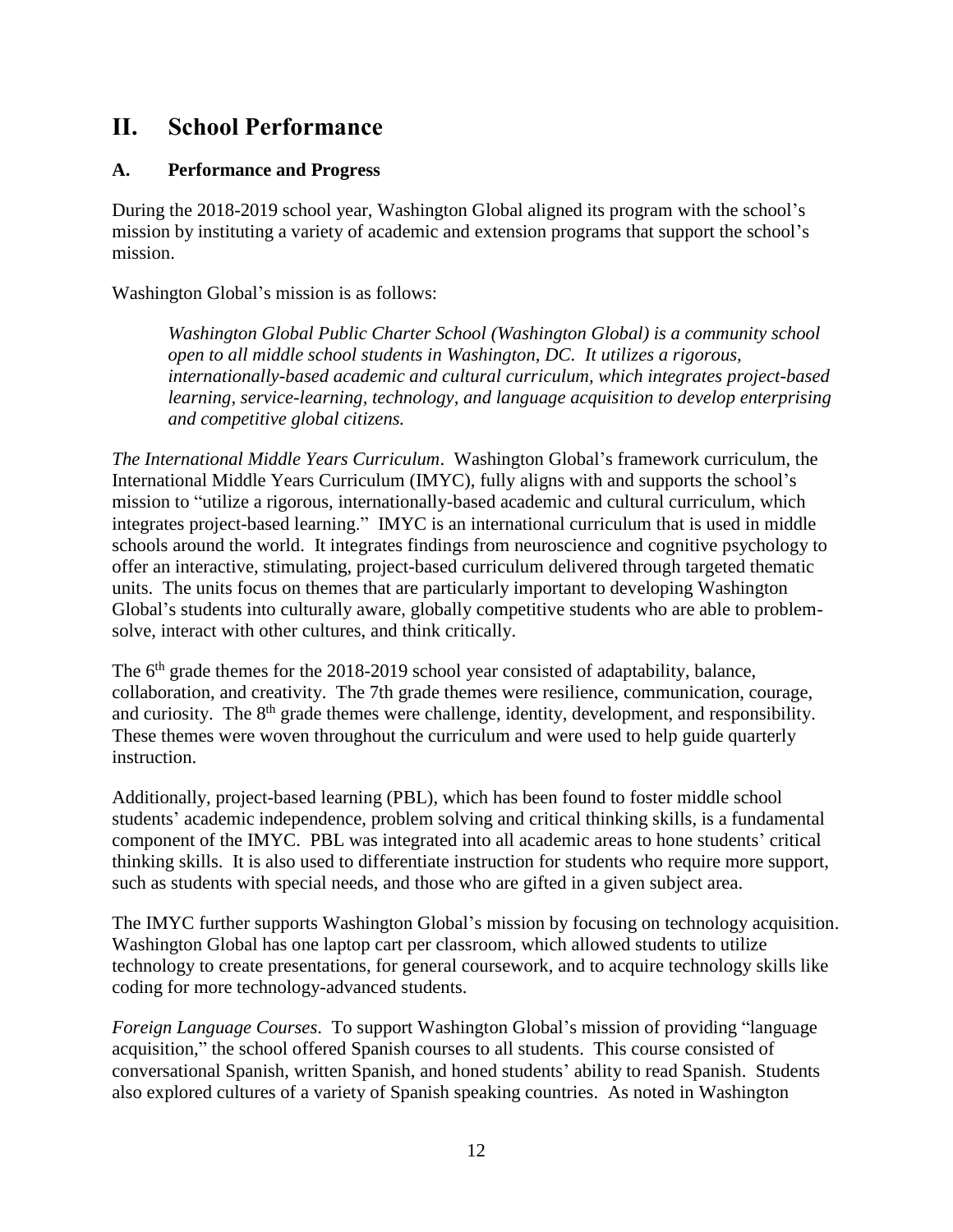Global's goals section, 94% of the eighth grade students who were enrolled in Global for more than one year passed the level 1 Spanish language examination.

*Service-Learning*. During the 2018-2019 school year, Washington Global shifted its servicelearning model from the previous year by creating a standalone service-learning course for all students. To encourage a student-driven, personalized approach to learning, the teacher followed the K-12 Service-Learning Standards for Quality Practice developed by the National Youth Leadership Council. Additionally, service-learning ties into Washington Global's mission of creating a community school atmosphere by encouraging school and student engagement in the community, and PBL through a major student-driven project.

In introducing the idea of service-learning to the students, the class began with a discussion of philanthropy and what it means to do something to support the "common good." The students discussed why it is important for them to be involved with their communities. The teacher used the idea that "everybody has something to give" as the basis for many of these discussions. Through these conversations, students were empowered to determine areas of need in their own communities.

The students, in class cohorts, then discussed issues that that they wanted to address in their own communities or internationally. Specific class-focused projects included:

- Contributing towards awareness of child trafficking and the campaign to end it;
- Exploring the culture of and fundraising for Cambodia Reads to provide school supplies for students in Cambodia;
- Fundraising for Mary's Meals to provide school lunches to students in developing countries.

In addition to class-specific service-learning projects, all Global students participated in a peace walk to promote peace and unity through Ward 6 near the King Greenleaf Recreation Center. Students mobilized community members, including students' family members, the school's School Resource Officers, and members of the Greenleaf community. The students delivered a positive message of togetherness and peace for DC.

*Community School*. In addition to its service-learning program, Washington Global actively supports its community school mission through robust community partnerships. Washington Global has forged partnerships with the below organizations who provide services to students:

*Serve Your City*: Serve Your City is a 501(c)3 organization providing access to athletics for atrisk youth. Washington Global began its partnership with Serve Your City in July 2015. Students participated in cost-free tennis, swimming and rowing programs throughout the course of the school year.

*100 Black Men of Greater DC*: Washington Global began a partnership with 100 Black Men of Greater DC during the 2018-2019 school year. Through the partnership, Washington Global students participated in financial literacy courses at the school.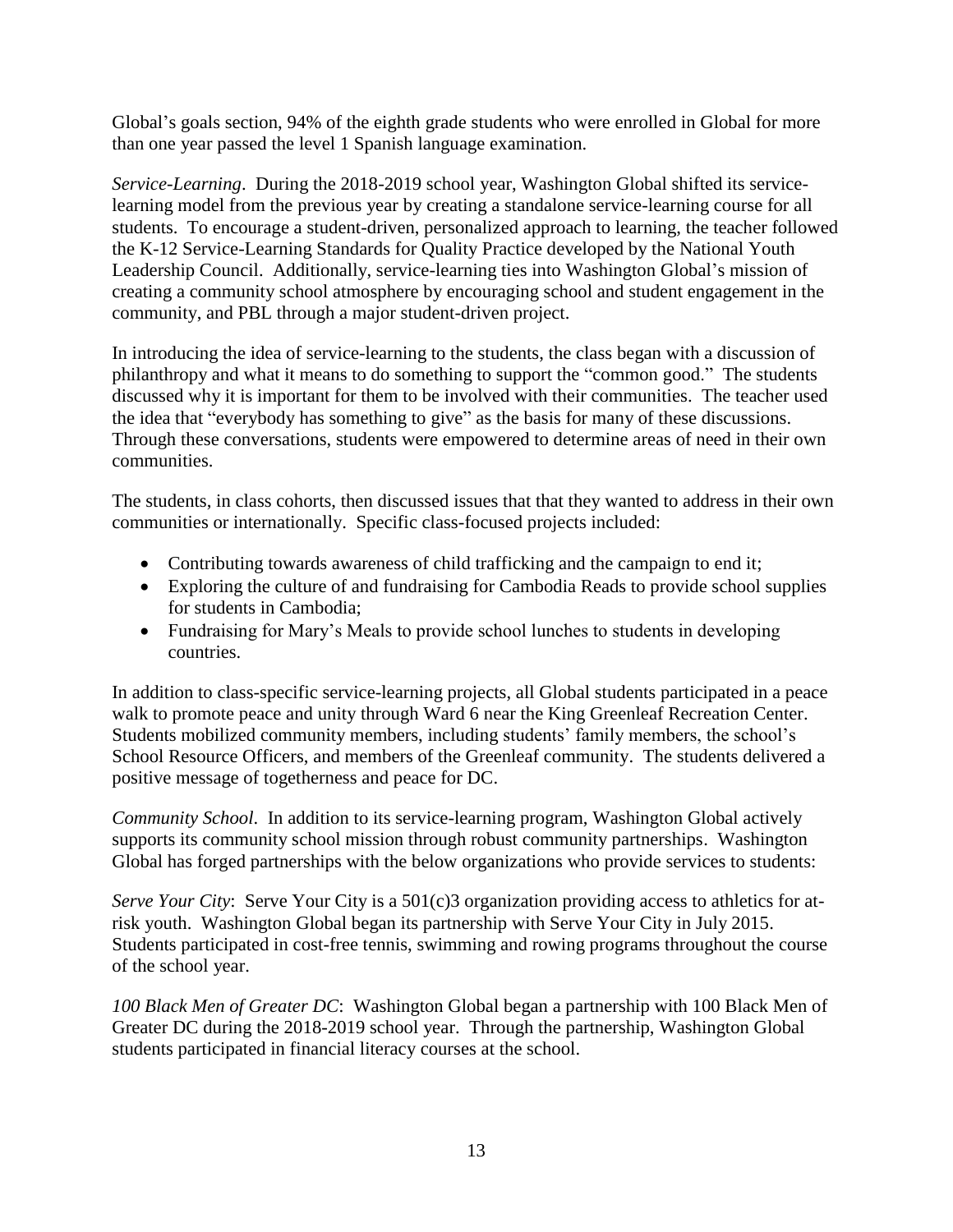*Wells Fargo*: Representatives from Wells Fargo provided Global students with a financial literacy course in which students learned the importance of financial literacy. Members of Wells Fargo also serve as mentors for Global's students.

*Innocents at Risk:* Innocents at Risk is a 501(c)3 non-profit organization that combats child trafficking. Innocents at risk educated  $7<sup>th</sup>$  and  $8<sup>th</sup>$  graders during the 2018-2019 on how to remain aware and stay safe.

### **Goals**

Washington Global has adopted the PMF as its goals and measures of academic and school environment expectations.

In its second year, Washington Global met its two charter-specific goals. Details regarding the school's progress towards meeting its goals are as follows:

| <b>Year Two Goal</b>                                                                                                  | <b>Met/Not Met</b> | <b>Evidence</b>                                                                                                                                                                                                                                                                                                                                                                                                 |
|-----------------------------------------------------------------------------------------------------------------------|--------------------|-----------------------------------------------------------------------------------------------------------------------------------------------------------------------------------------------------------------------------------------------------------------------------------------------------------------------------------------------------------------------------------------------------------------|
| 90% of students will have<br>achieved at least level 1<br>proficiency in one foreign<br>language by the eighth grade. | Met                | To gauge whether its eighth graders<br>had achieved proficiency in Spanish,<br>Washington Global PCS administered<br>Level F "Descubre el español con<br>Santillana", SantillanaUSA<br>examination in May 2019 to all eight<br>graders, who, per the school's updated<br>business rules approved by PCSB in<br>June 2019, were eligible to take the<br>assessment. 94.1% of students passed<br>the examination. |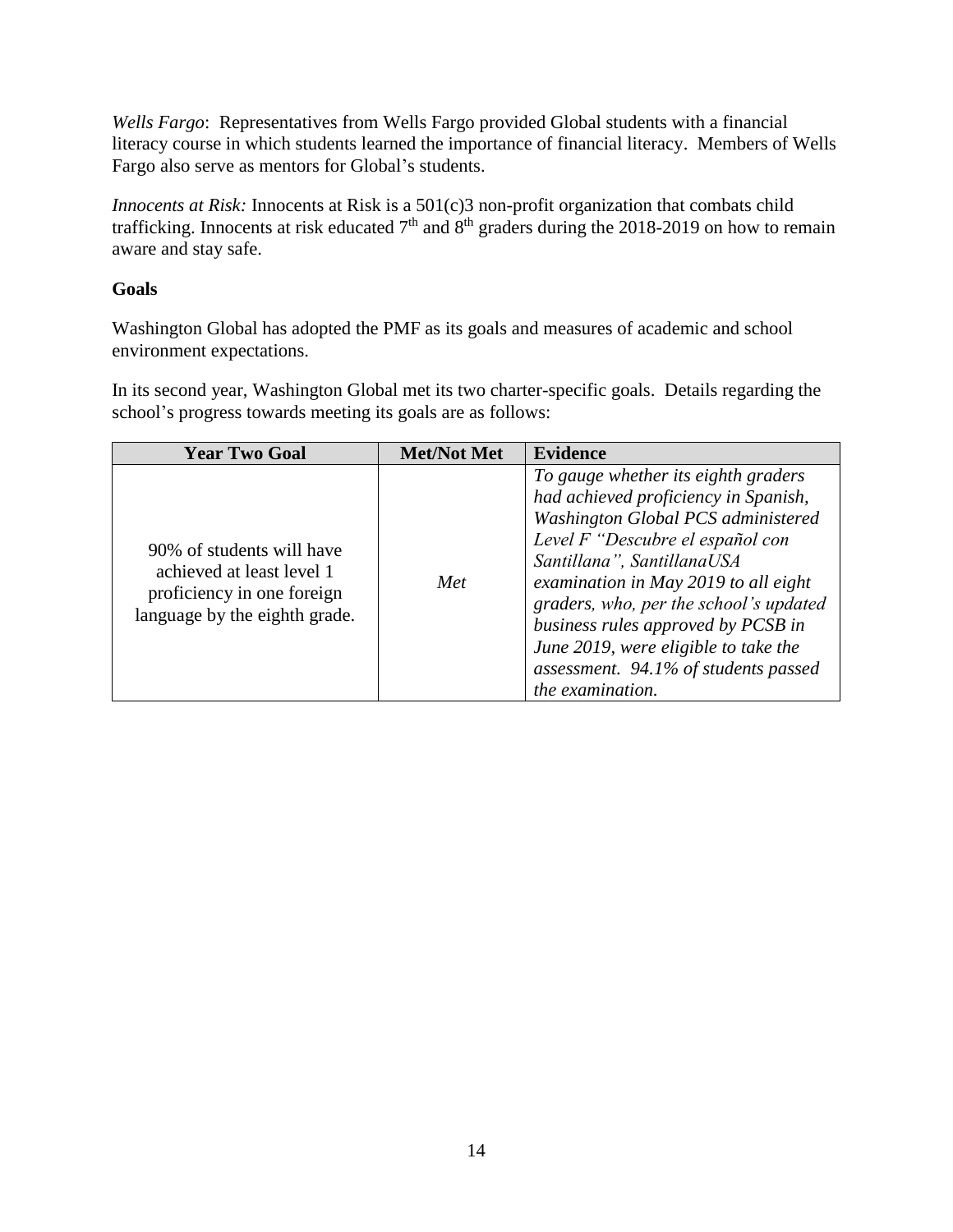| 98% of students will have<br>engaged in at least one service-<br>learning project, and develop<br>and present an independent<br>project based on their service-<br>learning experiences that meets<br>all school based service-learning<br><i>criteria</i> . | Met | 98.1% of students completed one<br>Washington Global service-learning<br>project. All students engaged in one<br>project focused on one of the following<br>topics: Fundraising for Mary's Meals<br>to provide school lunches in developing<br>countries; Anacostia River clean-up<br>efforts; Raising awareness to combat<br>child trafficking; Learning about the<br>Cambodian education system and<br>raising funds and resources for<br>Cambodia Reads.<br>The projects were student-driven.<br>Students engaged in an inquiry-based<br>exploration of their topic based on the<br>K-12 Service-Learning Standards for<br>Quality Practice developed by the<br>National Youth Leadership Council,<br>completed the project, and presented<br>the project in a showcase in June 2019.<br>Jessica Sutter, the Ward 6 State Board<br>of Education Representative, attended |
|--------------------------------------------------------------------------------------------------------------------------------------------------------------------------------------------------------------------------------------------------------------|-----|-----------------------------------------------------------------------------------------------------------------------------------------------------------------------------------------------------------------------------------------------------------------------------------------------------------------------------------------------------------------------------------------------------------------------------------------------------------------------------------------------------------------------------------------------------------------------------------------------------------------------------------------------------------------------------------------------------------------------------------------------------------------------------------------------------------------------------------------------------------------------------|
|                                                                                                                                                                                                                                                              |     | the showcase.                                                                                                                                                                                                                                                                                                                                                                                                                                                                                                                                                                                                                                                                                                                                                                                                                                                               |

### <span id="page-15-0"></span>**B. Lessons Learned and Actions Taken**

*Math Program Restructuring*. For its first three years of operation, Washington Global's core math program appeared to have all of the core elements to drive student achievement: Teachers rated highly through the Danielson Evaluation Framework, a rigorous curriculum aligned to grade-level CCSS, co-teachers to support Washington Global's 29% special education population, and intensive instructional coaching. Although student achievement grew, MGP remained stagnant. During 2016-2017 PARCC cycle, only 7.7% of Global students scored a 4 or higher in math, with growth to 12.1% in the 2017-2018 school year. Math MGP also remained stagnant, with Global receiving a 43 MGP in 2016-2017 and a 42 MGP in 2017-2018. Moreover, i-Ready benchmark data in the fall of 2018 revealed that 59% of students were entering Global two or more grade levels below in math. Based on PARCC student achievement data trends and i-Ready benchmark data, the school's leadership concluded that an alteration to the math system was needed. The leadership team sought to reconfigure the math classes to ensure that students were being provided both standards-based, rigorous content and foundational skills in the same setting, which would enhance differentiation and drive student achievement.

*Actions Taken*: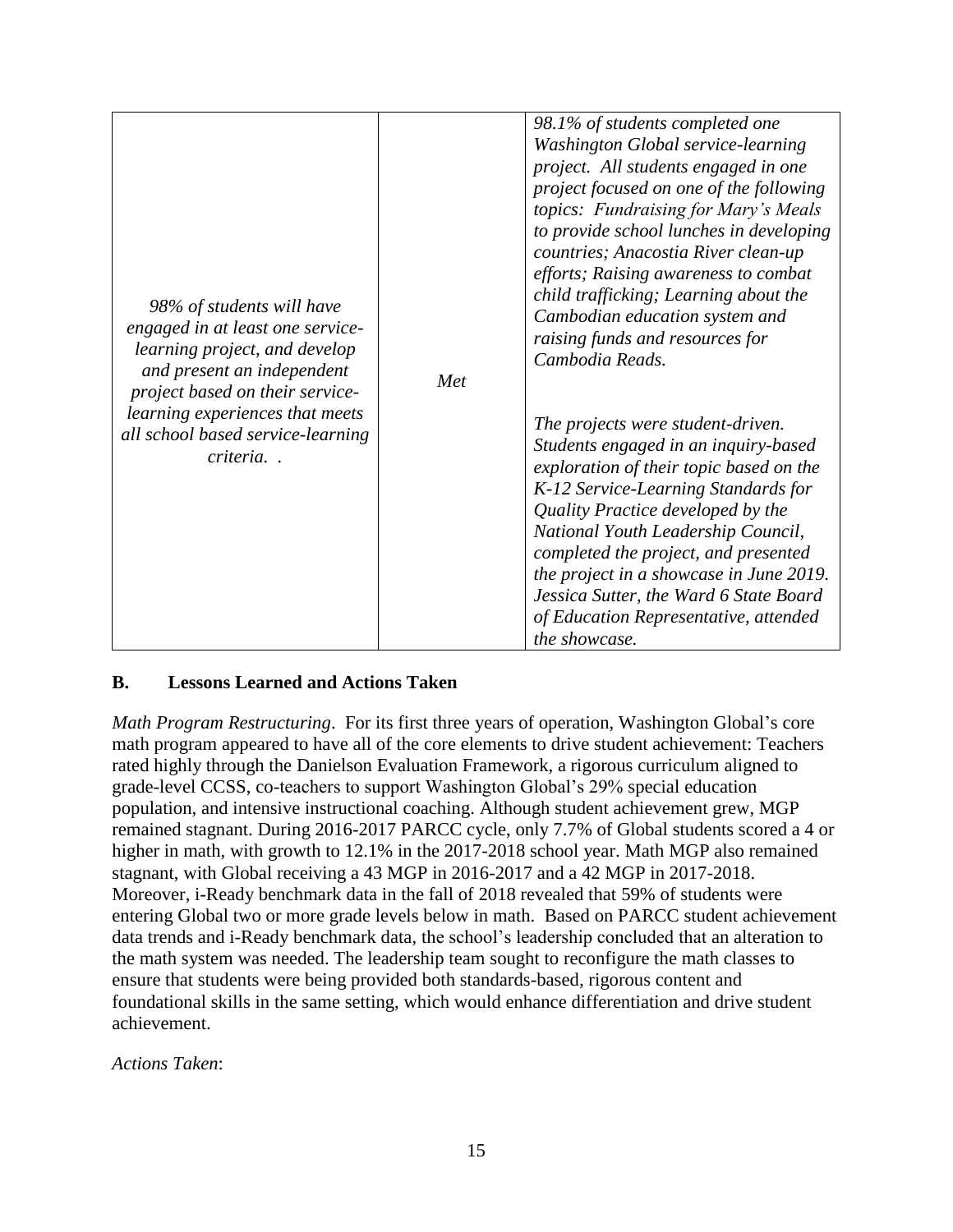*Blended Learning Model Implementation in Math*: Washington Global's leadership team conducted extensive research and sought the expertise of math curriculum consultants to develop and implement a blended learning model that provides intensive skills-based remediation while still teaching students rigorous grade-level CCSS. The model includes a CCSS-aligned direct instruction station, two blended-learning stations using IXL and i-Ready, and a remediation or collaborative learning station. The studetns rotate through the stations (18 minutes at each stations). General education and special education teachers lead the direct instruction and collaborative stations and monitor the computer-based stations. The model provides for differentiation, rigorous academic content delivery, and intensive intervention all in one classroom setting.

The new model yielded significant academic results. Based on PARCC performance data for the 2018-2019 school year, Global's math MGP increased significantly from the 2017-2018 school year to a 54 and the school's overall math proficiency rate improved to a 14.6%.

### <span id="page-16-0"></span>**C. Unique Accomplishments**

*South Korean Embassy Partnership*: During the 2017-2018 school year, Washington Global forged a partnership with the South Korean Embassy. Through the partnership, the Embassy funded and offered an afterschool Korean class for Global students. During the 2018-2019 school year, Washington Global was able to receive additional support from the South Korean Embassy to offer a Korean class during the school day. This class focused on Korean language, culture and history. The addition of this class allowed students to have the opportunity to learn an additional foreign language and have exposure to the Embassy.

*Washington Global Annual Peace Walk:* Since 2017, Washington Global has held an annual peace walk through various areas in DC where the school's students reside that have been impacted by violence. Washington Global's students plan and lead the walk, and collaborate with the police and other community members to promote peace in DC.

| <b>Name</b>                    | <b>Memo/Description</b> |
|--------------------------------|-------------------------|
| <b>Korean Education Center</b> | Donations               |
| <b>Whiting Turner</b>          | Donations               |
| R & R Mechanical               | Donations               |
| Contractors Inc                |                         |
| <b>Building Hope</b>           | Donations               |
| <b>PMM</b>                     | Donations               |
| Daniel Brewer                  | Donations               |
| <b>United Bank</b>             | Donations               |
| <b>Arent Fox</b>               | Donations               |
| <b>Preferred Meals</b>         | Donations               |
| Teresa Curristine              | Donations               |
| EdOps                          | Donations               |
| <b>MCN Build</b>               | Donations               |

### **FY18 List of Donors over \$500 7/1/2018-6/30/2019**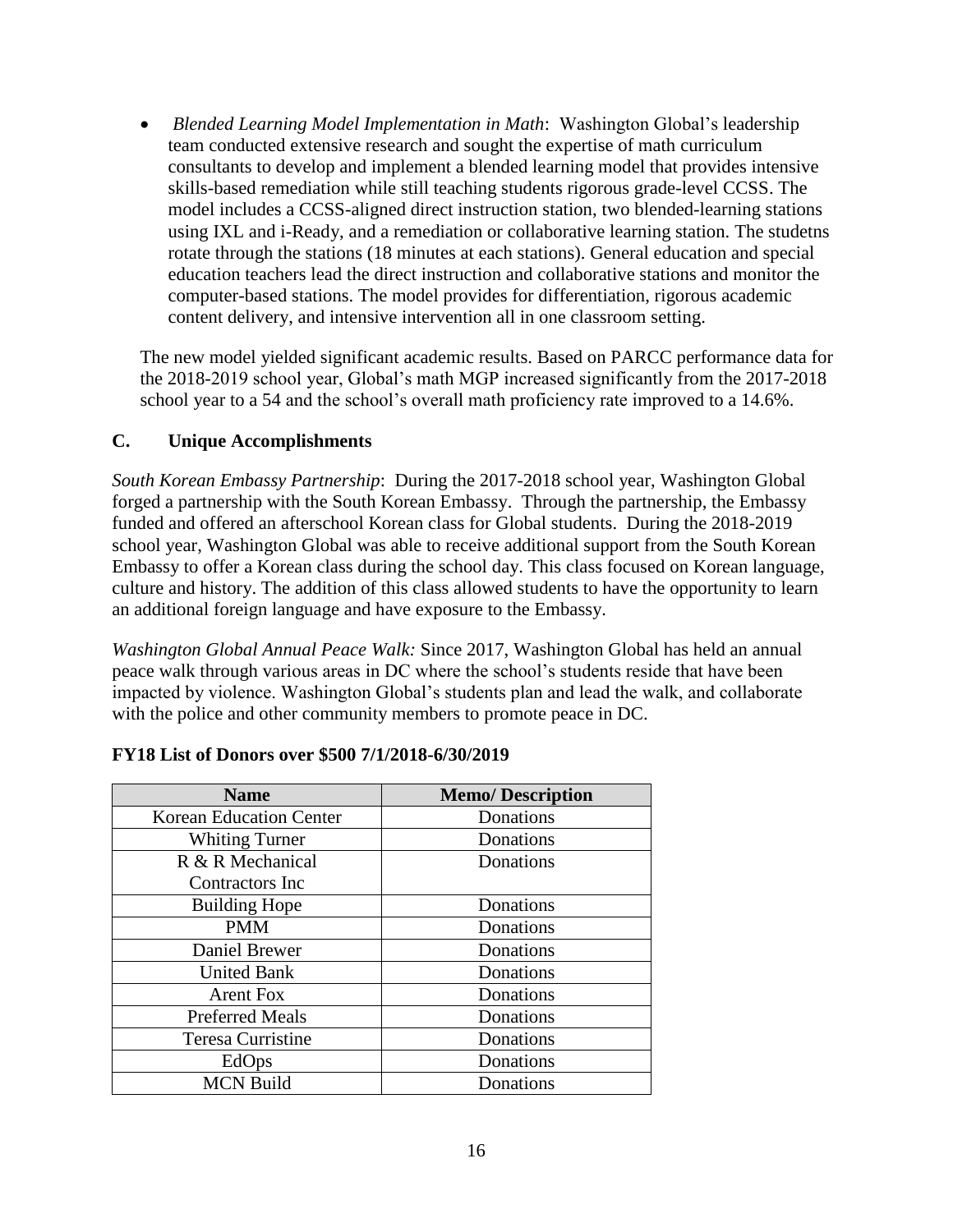*Page left intentionally blank*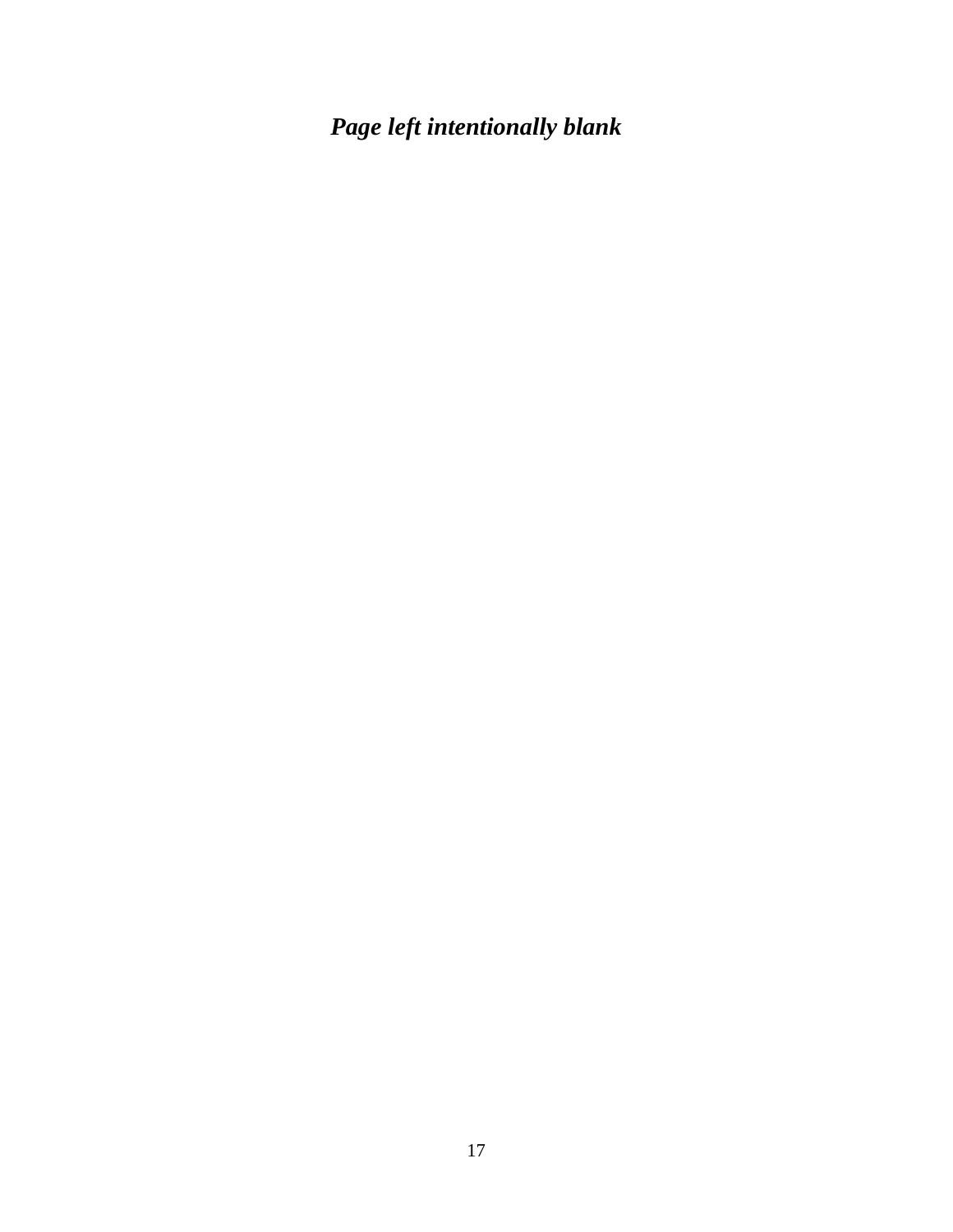# <span id="page-18-0"></span>**Data Report**

### **FY 2018-2019 Annual Report Campus Data Report**

| Source      | Data Point                             |
|-------------|----------------------------------------|
| <b>PCSB</b> | LEA Name: Washington Global PCS        |
| <b>PCSB</b> | Campus Name: Washington Global PCS     |
| <b>PCSB</b> | Grades Served: 6-8                     |
| <b>PCSB</b> | <b>Overall Audited Enrollment: 216</b> |

### **Enrollment by grade level according to OSSE's Audited Enrollment Report**

| Grade   | PK3 | PK4 | KG |    |    |             |       |         |
|---------|-----|-----|----|----|----|-------------|-------|---------|
| Student |     |     |    |    | U  |             |       | 70<br>U |
| Count   |     |     |    |    |    |             |       |         |
| Grade   |     |     |    | 10 | 12 | Alternative | Adult | SPED*   |
|         |     |     |    |    |    |             |       |         |
| Student | 79  | 67  |    |    | υ  |             |       |         |

\*Note: This field is only filled in for St. Coletta Special Education PCS as it is the only charter LEA that exclusively serves students with disabilities.

### **Student Data Points**

| School                 | <b>Total Number of Instructional Days: 180</b>                                         |
|------------------------|----------------------------------------------------------------------------------------|
|                        | Number of instructional days, not including holidays or professional development days, |
|                        | for the majority of the school.                                                        |
|                        | If your school has certain grades with different calendars, please note it.            |
| <b>PCSB</b>            | <b>Suspension Rate: 14.8%</b>                                                          |
| <b>PCSB</b>            | <b>Expulsion Rate: 0.0%</b>                                                            |
| <b>PCSB</b>            | <b>Instructional Time Lost to Out-of-School Suspension Rate: .26%</b>                  |
| <b>PCSB</b>            | <b>Average Daily Attendance: 94.1%</b>                                                 |
| <b>PCSB</b>            | Mid-year Withdrawals: 4.6% (10 Students)                                               |
| <b>PCSB</b>            | <b>Mid-year Entries: .5%</b> (1 student)                                               |
| <b>PCSB</b>            | <b>Promotion Rate: 100%</b>                                                            |
| <b>PCSB</b> (SY 14-15) | <b>College Acceptance Rates:</b> Not applicable                                        |
| <b>PCSB</b> (SY 14-15) | <b>Graduation Rates:</b> Not applicable                                                |

### **Faculty and Staff Data Points**

| School        | <b>Teacher Attrition Rate: 88%</b> |
|---------------|------------------------------------|
| <b>School</b> | <b>Number of Teachers: 18</b>      |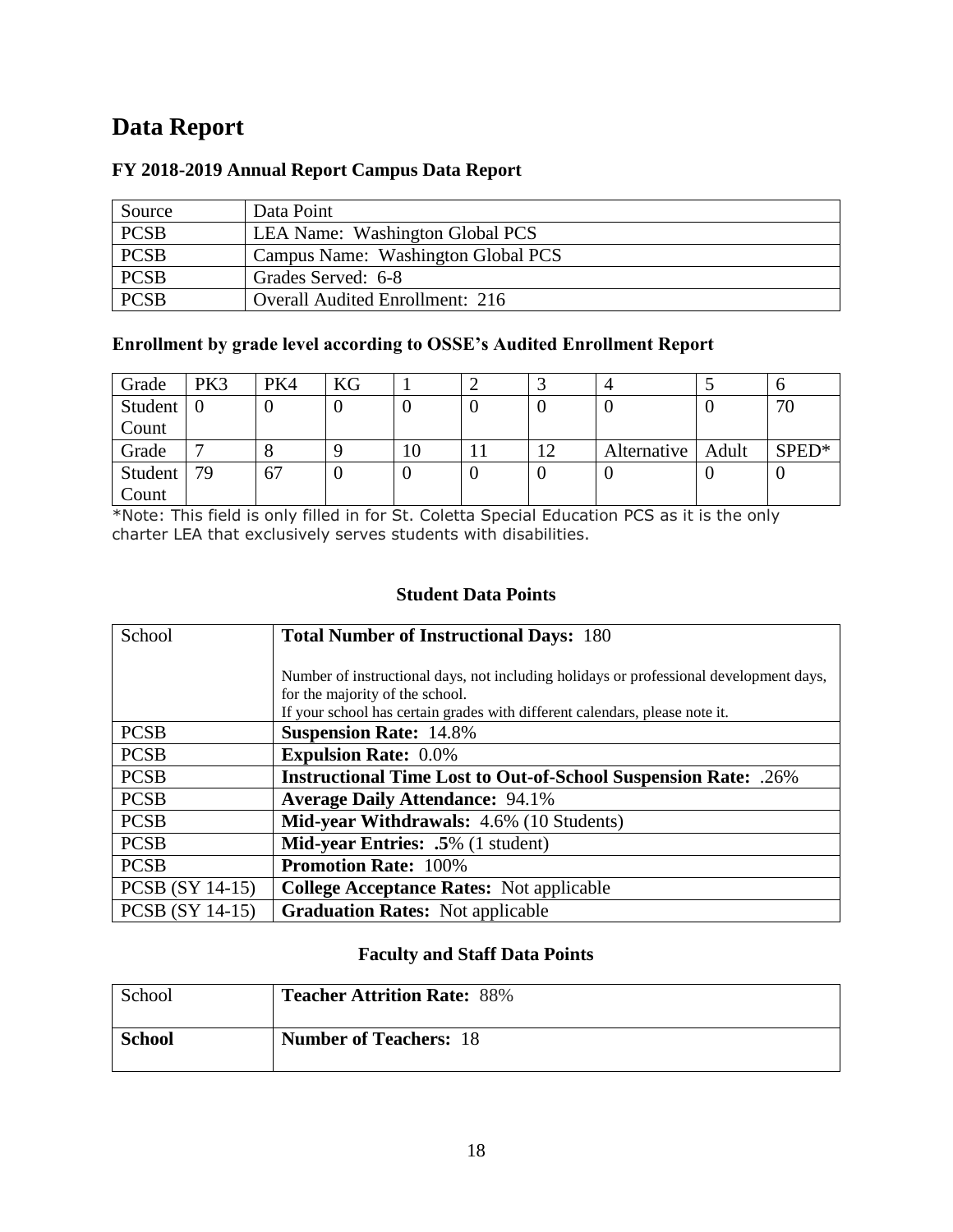| "Teacher" is defined as any adult responsible for the instruction of students at least 50% |                                                                                       |
|--------------------------------------------------------------------------------------------|---------------------------------------------------------------------------------------|
|                                                                                            | of the time, including, but not limited to, lead teachers, teacher residents, special |
|                                                                                            | education teachers, and teacher fellows.                                              |
| <b>School</b>                                                                              |                                                                                       |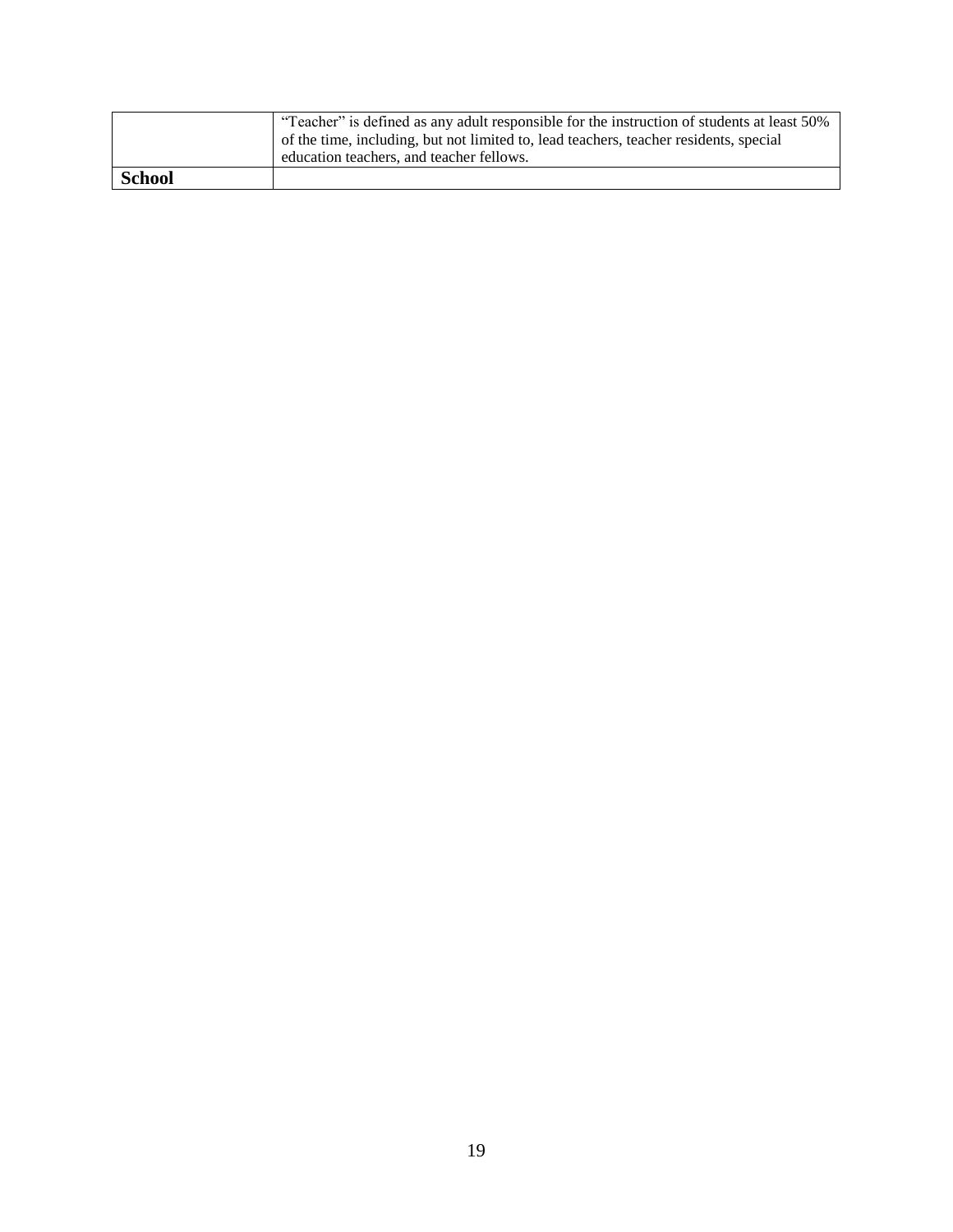# <span id="page-20-0"></span>**Appendices**

# <span id="page-20-1"></span>**A. Staff Roster**

| <b>Employee Name</b> | <b>Title</b>                      |
|----------------------|-----------------------------------|
| Kambon, Malene       | Dean of Student Culture           |
| Boroughs, Deborah    | <b>Special Education Teacher</b>  |
| Brooks, Suzanne      | Director of Specialized Programs  |
| Berry, Deloreis      | <b>Math Teacher</b>               |
| Brocato, Matias      | Spanish/Math Teacher              |
| Whitted, Yolanda     | Language Arts Teacher             |
| Gabriel, Diana       | HR and Operations Manager         |
| Gray, Lynell         | Business & Facilities Manager     |
| Brittingham, D'Vore  | <b>Special Education Teacher</b>  |
| Davis, Modestine     | <b>Instructional Specialist</b>   |
| Vidaurre, Dale       | <b>Assistant Dean of Students</b> |
| Magassouba, Omolara  | Director of Intervention          |
| Thistle, Paul        | <b>Social Studies Teacher</b>     |
| Jeter, Janelle       | <b>Social Studies Teacher</b>     |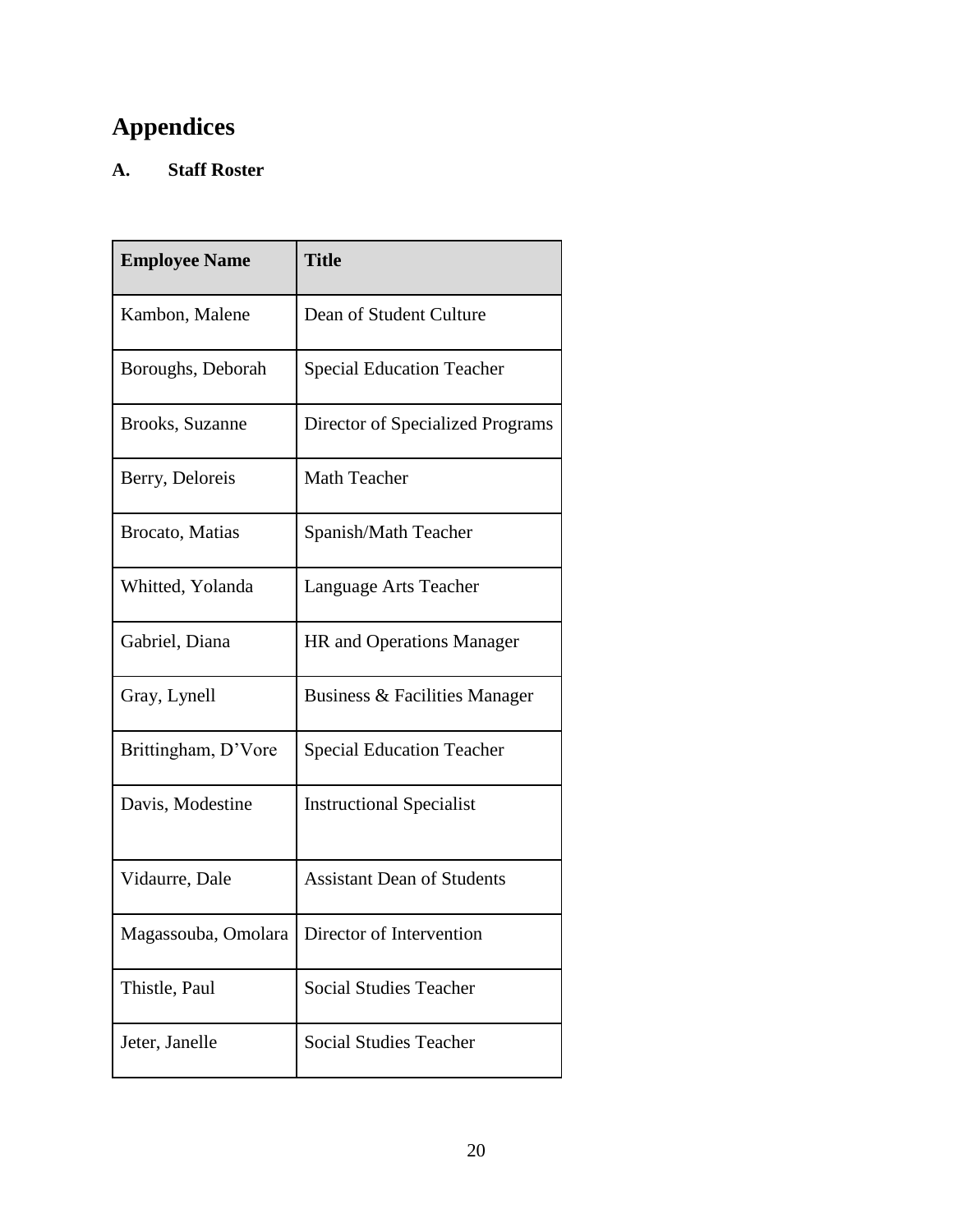| White, Andrea      | <b>English Language Arts Teacher</b> |
|--------------------|--------------------------------------|
| Leftwich, Adarah   | <b>Food Service Coordinator</b>      |
| Lombardi, Paul     | <b>Instructional Coach</b>           |
| Loran, Fredy       | <b>Science Teacher</b>               |
| Makell, Victoria   | <b>Special Education Teacher</b>     |
| Mebane, Howard     | Principal                            |
| Polizzi, Christian | <b>Special Education Teacher</b>     |
| Jackson, Taneeka   | Social Worker                        |
| Smith, Kennieth    | <b>Math Teacher</b>                  |
| Hill, Randall      | English Language Arts Teacher        |
| Thomas, Meaghan    | <b>Science Teacher</b>               |
| Torres, Elizabeth  | CEO& Co-Founder                      |
| Hill, Gregory      | <b>Physical Education Teacher</b>    |
| Young, Astarsia    | Global Citizenship Teacher           |
| Flake, Derek       | <b>Special Education Teacher</b>     |
| Curtis, Shaquita   | Paraeducator                         |
| Smith, Kweli       | Art Club/Building Substitute         |

*100% of teachers had a Bachelor's Degree*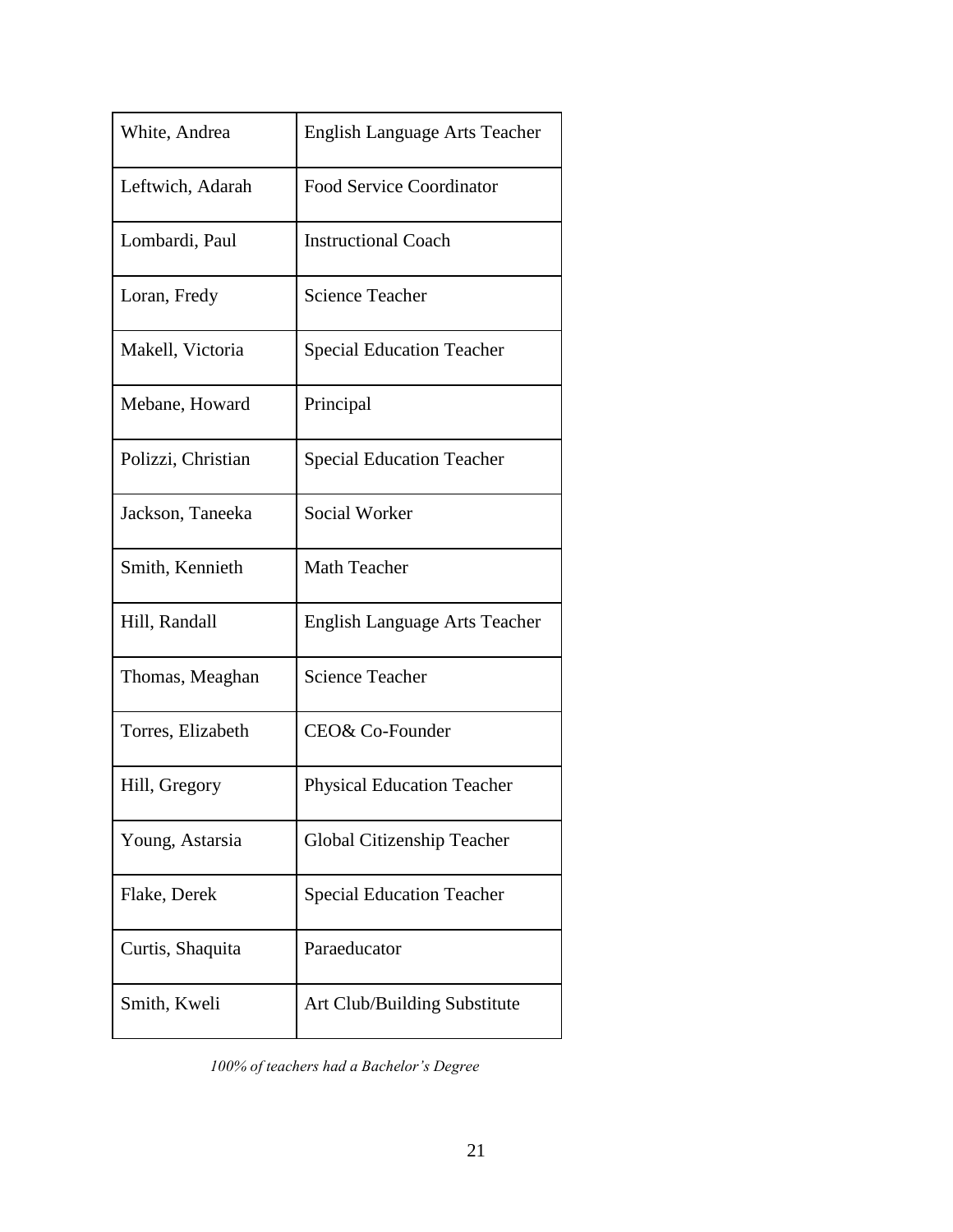### <span id="page-22-0"></span>**B. Board Roster**

|                             |                              |                     | <b>DC</b>        |
|-----------------------------|------------------------------|---------------------|------------------|
| <b>Board Trustee Name</b>   | <b>Affiliation</b>           | Date of Appointment | <b>Resident?</b> |
| Teresa R. Curristine, Ph.D. | IMF, Senior Economist        | 06.01.2014*         | Y                |
| (Chair)                     |                              |                     |                  |
| Alexandra Fielding Wilson   | Long and Foster, Realtor     | 06.01.2014*         | N                |
| (Vice-Chair)                |                              |                     |                  |
| Linda Brown (Secretary)     | Parent Representative,       | 06.01.2014*         | N                |
|                             | Housing Counselor Urban      |                     |                  |
|                             | League                       |                     |                  |
| <b>Candice Cloos Haney</b>  | <b>Washington Global Co-</b> | 06.01.2014*         | N                |
| (Treasurer)                 | Founder (non-employee)       |                     |                  |
| Vanessa Harvey Lykes        | <b>Special Educator</b>      | 10.24.2016          | N                |
| Elizabeth Shook Torres,     | Washington Global, Co-       | 06.01.2014*         | Y                |
| Ed.D.                       | Founder/CEO                  |                     |                  |
| Daniel Brewer               | Realtor, Compass             | 5.06.2019           | Y                |
| Carlos Ardilla              | Attorney, Latham & Watkins   | 5.06.2019           | Y                |
| Kesha Hillary               | Parent Representative        | 9.24.2018           | Y                |
| Linda Brown                 | Parent Representative        | 10.24.2016          | Y                |

*\*Denotes Founding Board Member (3-year Term) re-elected for another term June 2017*

### <span id="page-22-1"></span>**C. Unaudited Year-end Financial Statement**

### **Income Statement Washington Global Public Charter School**

### **2018-19 Unaudited Financials**

| <b>Income</b><br><b>Statement</b> |                                     | <b>Actual</b> |
|-----------------------------------|-------------------------------------|---------------|
| Revenue                           |                                     |               |
|                                   | State and Local Revenue             | 4,579,070     |
|                                   | <b>Federal Revenue</b>              | 431,070       |
|                                   | <b>Private Grants and Donations</b> | 17,902        |
|                                   | Earned Fees                         | 13,424        |
|                                   | <b>Total Revenue</b>                | 5,041,467     |
| Expenses                          |                                     |               |
|                                   | <b>Salaries</b>                     | 2,166,283     |
|                                   | <b>Benefits and Taxes</b>           | 360,963       |
|                                   | <b>Contracted Staff</b>             | 5,186         |
|                                   | <b>Staff-Related Costs</b>          | 27,516        |
|                                   | Rent                                | 372,059       |
|                                   | <b>Occupancy Service</b>            | 382,277       |
|                                   | Direct Student Expense              | 440,317       |
|                                   | Office & Business Expense           | 404,279       |
|                                   | Contingency                         | 0             |
|                                   | <b>Total Expenses</b>               | 4,158,880     |
| Operating Income                  |                                     | 882,587       |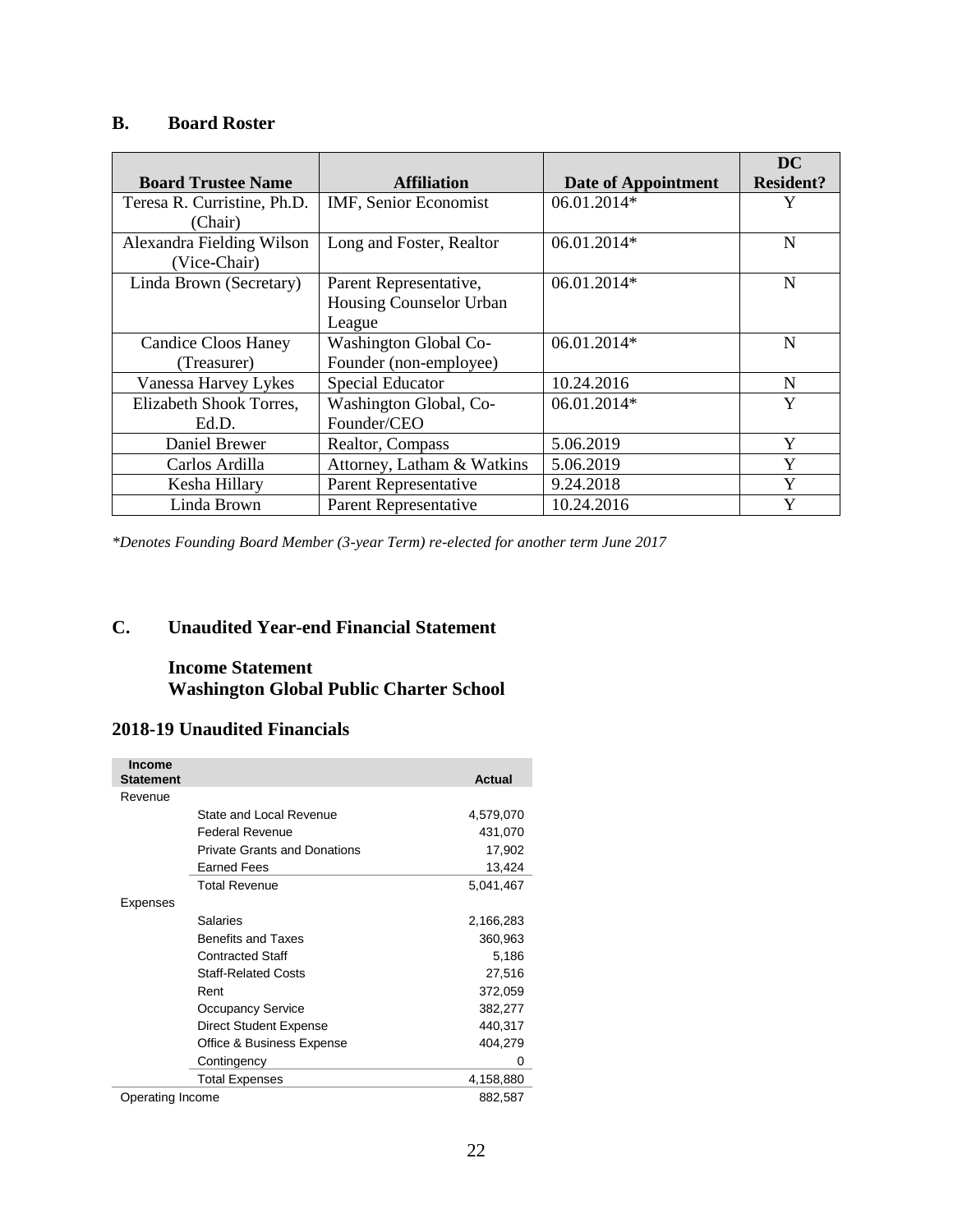| <b>Extraordinary Expenses</b> |                                     |         |
|-------------------------------|-------------------------------------|---------|
|                               | Interest                            | 412.290 |
|                               | Depreciation and Amortization       | 270.028 |
|                               | <b>Total Extraordinary Expenses</b> | 682,319 |
| Net Income                    |                                     | 200.268 |
|                               |                                     |         |

| <b>Balance Sheet</b>                     | 6/30/2019  |
|------------------------------------------|------------|
| <b>Assets</b>                            |            |
| <b>Current Assets</b>                    |            |
| Cash                                     | 1,474,873  |
| <b>Accounts Receivable</b>               | 81,931     |
| <b>Other Current Assets</b>              | 97,825     |
| <b>Total Current Assets</b>              | 1,654,629  |
| <b>Noncurrent Assets</b>                 |            |
| Facilities, Net                          | 5,856,365  |
| Operating Fixed Assets, Net              | 24,686     |
| <b>Total Noncurrent Assets</b>           | 5,881,052  |
| <b>Total Assets</b>                      | 7,535,681  |
| <b>Liabilities and Equity</b>            |            |
| <b>Current Liabilities</b>               |            |
| <b>Accounts Payable</b>                  | 97,042     |
| <b>Other Current Liabilities</b>         | 296,464    |
| <b>Accrued Salaries and Benefits</b>     | 260,217    |
| <b>Total Current Liabilities</b>         | 653,722    |
| Long-Term Liabilities                    |            |
| Senior Debt                              | 5,951,154  |
| Other Long-Term Liabilities              | (262, 985) |
| Subdebt                                  | 453,528    |
| <b>Total Long-Term Liabilities</b>       | 6,141,696  |
| Equity                                   |            |
| <b>Unrestricted Net Assets</b>           | 538,207    |
| Net Income                               | 200,268    |
| <b>Temporarily Restricted Net Assets</b> | 1,787      |
| <b>Total Equity</b>                      | 740,262    |
| <b>Total Liabilities and Equity</b>      | 7,535,681  |

## **2019-20 Budget**

|                                     | <b>SY19-20</b> |
|-------------------------------------|----------------|
| Revenue                             |                |
| State and Local Revenue             | 5,034,964      |
| Federal Revenue                     | 443,132        |
| <b>Private Grants and Donations</b> | 25,000         |
| Revenue Total<br>Expenses           | 5,503,096      |
| Salaries                            | 2,425,569      |
| <b>Benefits and Taxes</b>           | 375,595        |
| <b>Contracted Staff</b>             | 40,000         |
| <b>Staff-Related Costs</b>          | 29.734         |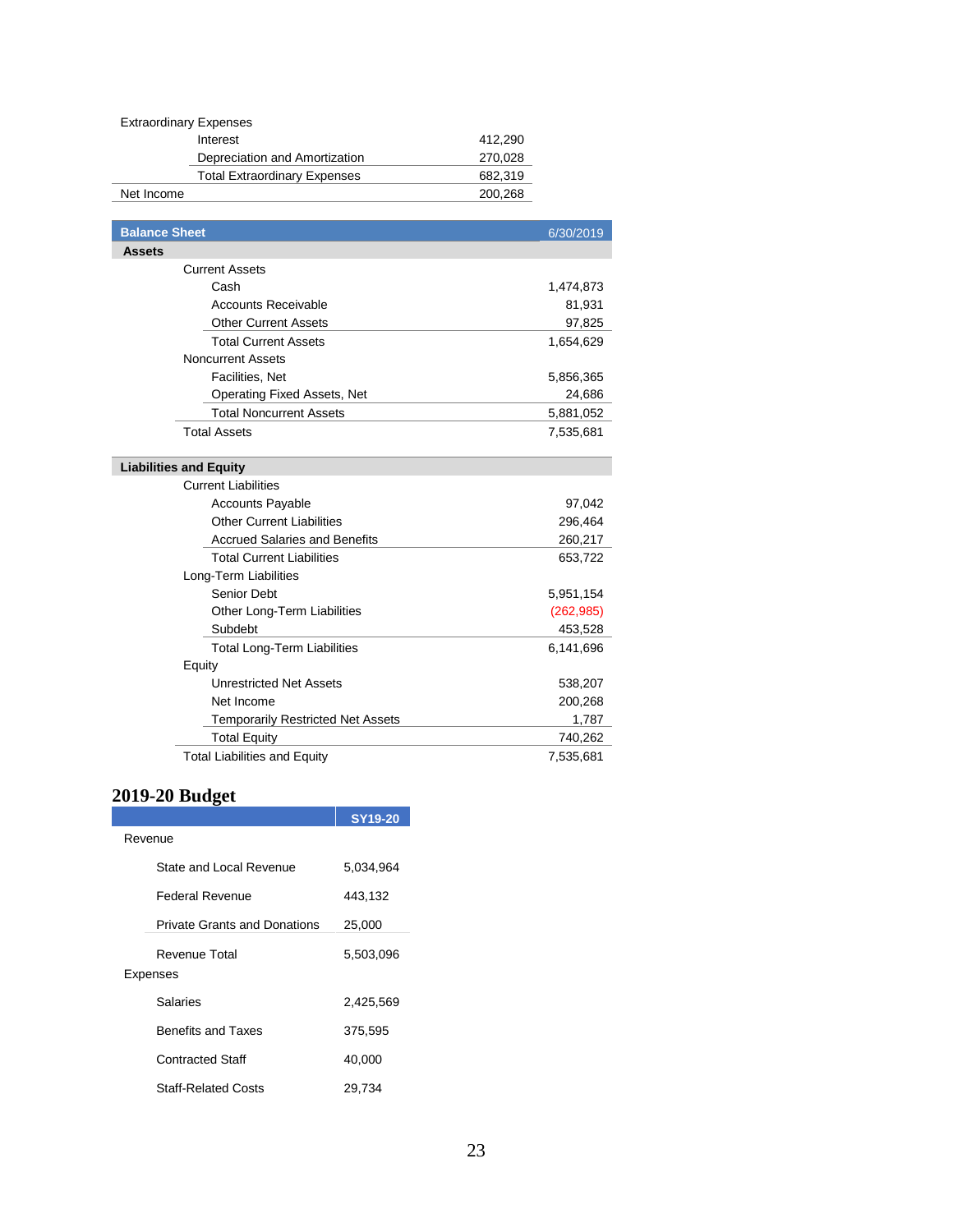| <b>NET INCOME</b>                                           | 155,844   |
|-------------------------------------------------------------|-----------|
| <b>TOTAL EXPENSES</b>                                       | 5,347,252 |
| <b>Extraordinary Expenses Total</b>                         | 757,791   |
| Interest                                                    | 445,871   |
| Depreciation and Amortization                               | 311,920   |
| <b>NET ORDINARY INCOME</b><br><b>Extraordinary Expenses</b> | 913,635   |
| Expenses Total                                              | 4,589,461 |
| Contingency                                                 | 60,000    |
| Office & Business Expense                                   | 405,310   |
| Direct Student Expense                                      | 482,633   |
| <b>Occupancy Service</b>                                    | 382,238   |
| Rent                                                        | 388,382   |